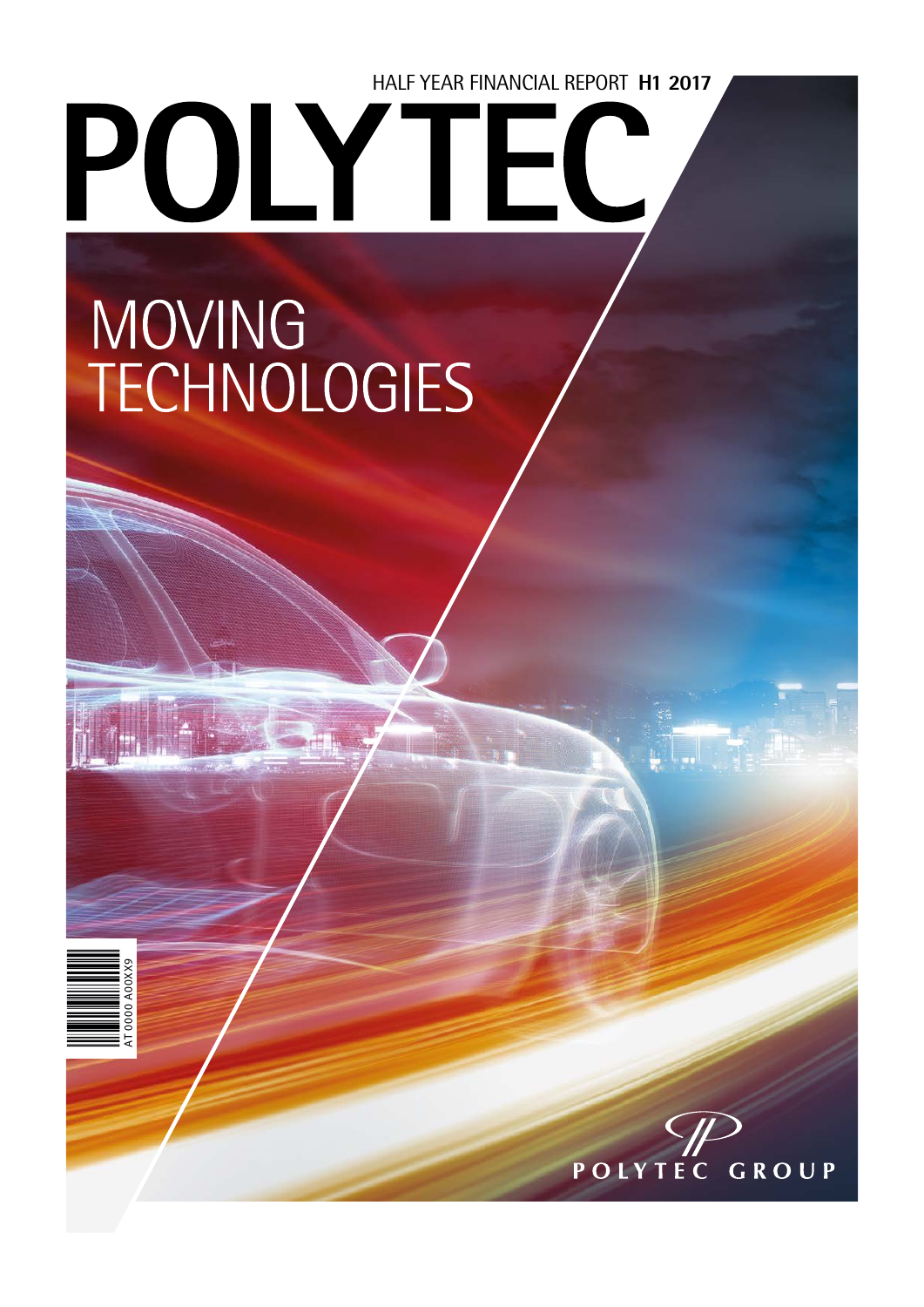## KEY FIGURES HALF YEAR 2017

| Key figures by half year                            | <b>Unit</b>      | H1 2017 | H1 2016 | Change      |
|-----------------------------------------------------|------------------|---------|---------|-------------|
| <b>Sales</b>                                        | EUR m            | 348.3   | 326.3   | 6.7%        |
| EBITDA                                              | EUR m            | 45.1    | 33.0    | 36.6%       |
| EBITDA margin (EBITDA/sales)                        | 0/0              | 12.9    | 10.1    | 2.8% points |
| <b>EBIT</b>                                         | EUR m            | 31.3    | 20.3    | 54.4%       |
| EBIT margin (EBIT/sales)                            | 0/0              | 9.0     | 6.2     | 2.8% points |
| Earnings after tax                                  | EUR m            | 22.6    | 13.0    | 74.2%       |
| Earnings per share                                  | <b>EUR</b>       | 1.01    | 0.57    | 77.2%       |
| Investments in tangible assets                      | EUR m            | 14.1    | 18.8    | $-25.0%$    |
| Equity ratio (equity/balance sheet total)           | 0/0              | 39.3    | 34.5    | 4.8% points |
| Net working capital (NWC)                           | EUR m            | 65.9    | 57.4    | 14.8%       |
| Average capital employed                            | EUR m            | 289.8   | 280.8   | $3.2\%$     |
| Net financial debt $(+)/$ assets $(-)$              | EUR <sub>m</sub> | 82.0    | 105.8   | $-22.5%$    |
| Employees (incl. leasing personnel) - end of period | <b>FTE</b>       | 4,563   | 4,343   | $5.1\%$     |

| Key figures quarterly                               | Unit       | Q3 2016 | 04 2016 | Q1 2017 | 02 2017 |
|-----------------------------------------------------|------------|---------|---------|---------|---------|
| <b>Sales</b>                                        | EUR m      | 155.6   | 168.5   | 178.3   | 170.0   |
| EBITDA                                              | EUR m      | 20.0    | 27.0    | 22.8    | 22.3    |
| EBITDA margin (EBITDA/sales)                        | 0/0        | 12.9    | 16.0    | 12.8    | 13.1    |
| EBIT                                                | EUR m      | 13.5    | 18.6    | 15.9    | 15.4    |
| EBIT margin (EBIT/sales)                            | 0/0        | 8.7     | 11.0    | 8.9     | 9.1     |
| Earnings after tax                                  | EUR m      | 9.5     | 14.5    | 11.6    | 11.0    |
| Earnings per share                                  | EUR        | 0.42    | 0.65    | 0.52    | 0.49    |
| Investments in tangible assets                      | EUR m      | 7.3     | 7.1     | 4.4     | 9.7     |
| Equity ratio (equity/balance sheet total)           | 0/0        | 36.3    | 37.9    | 38.4    | 39.3    |
| Net working capital (NWC)                           | EUR m      | 56.5    | 40.1    | 54.7    | 65.9    |
| Capital empolyed                                    | EUR m      | 287.9   | 276.2   | 289.0   | 303.4   |
| Net financial debt $(+)/$ -assets $(-)$             | EUR m      | 96.7    | 69.9    | 70.6    | 82.0    |
| Employees (incl. leasing personnel) - end of period | <b>FTE</b> | 4,261   | 4,427   | 4,483   | 4,563   |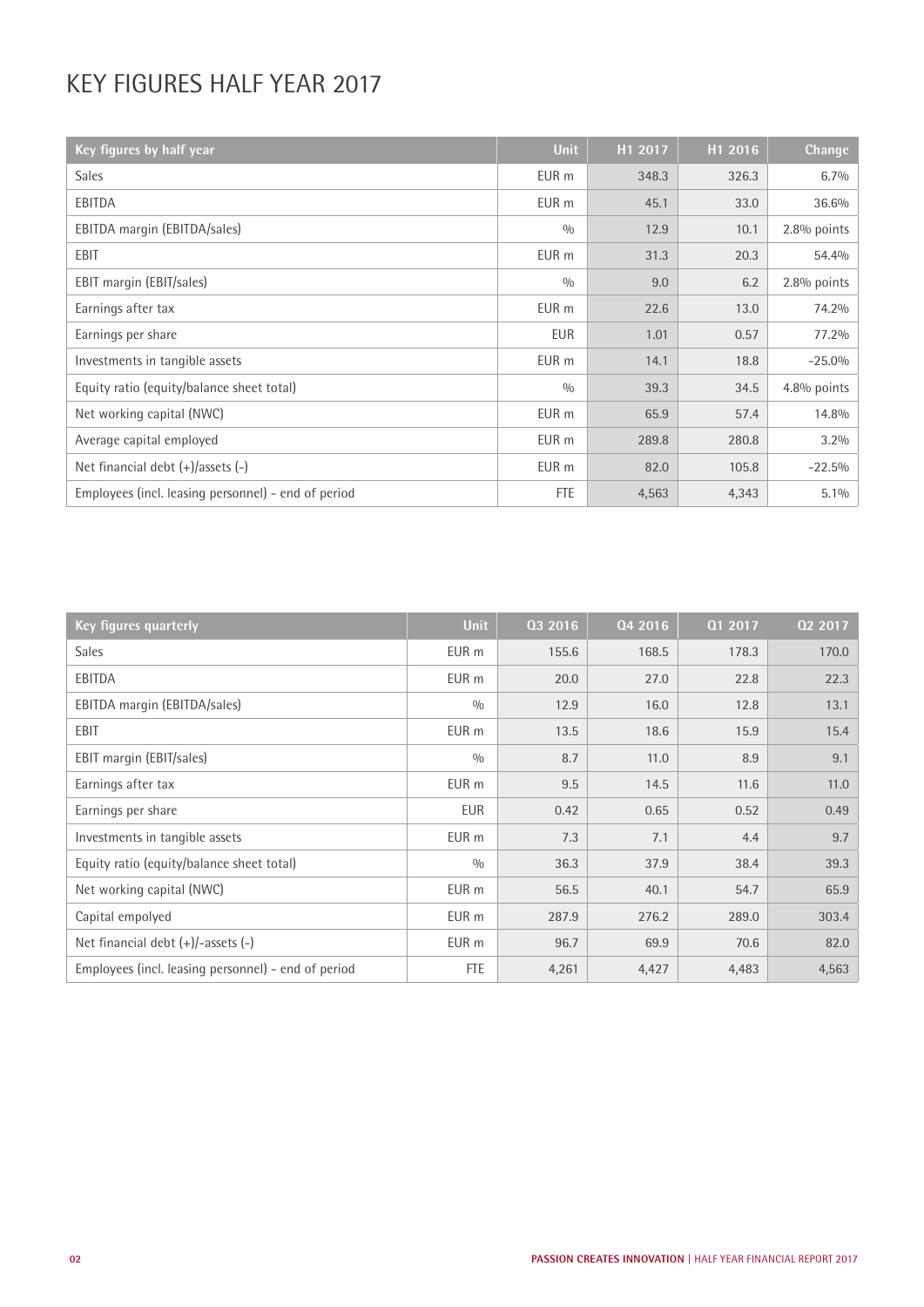## GROUP SALES BY CUSTOMERS

compared to previous year



## ■ **H1 2017**

Group sales split showing the largest customers in period from January to June 2017 (red), compared to H1 2016 (grey), values in %

## SALES & EBIT MARGIN



Comparision of the group sales and EBIT margin in the previous four quarters with Q2 2017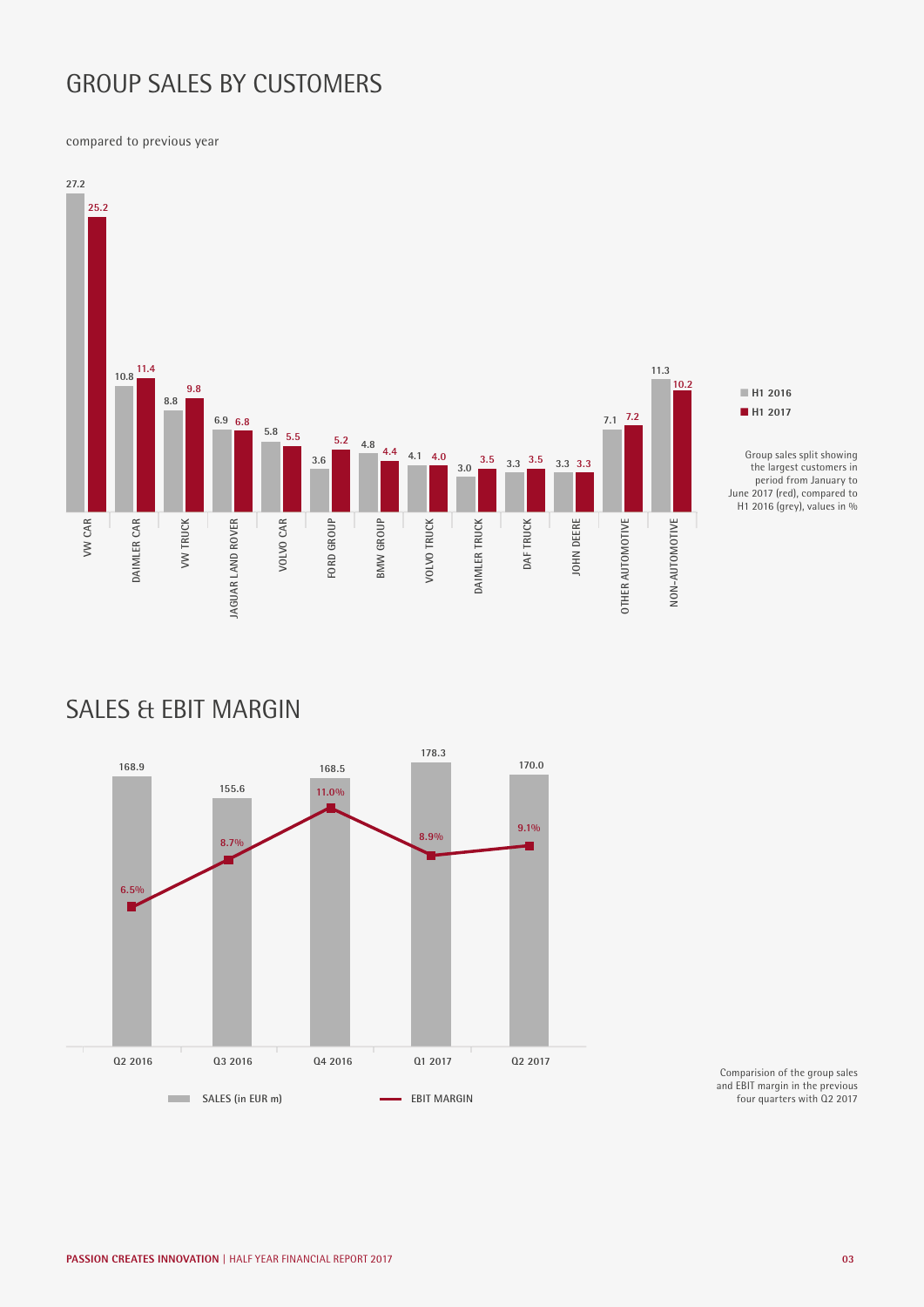## HALF YEAR FINANCIAL REPORT 2017

This interim consolidated financial statement has not been subject to an audit or a review.

| <b>KEY FIGURES</b>                                                            | 02 |
|-------------------------------------------------------------------------------|----|
| <b>GROUP MANAGEMENT REPORT</b>                                                | 05 |
| AUTOMOTIVE INDUSTRY DEVELOPMENTS                                              | 06 |
| <b>GROUP RESULTS</b>                                                          | 07 |
| <b>EMPLOYEES</b>                                                              | 08 |
| CAPITAL EXPENDITURES AND KEY FINANCIAL FIGURES                                | 08 |
| RISKS AND UNCERTAINTIES                                                       | 09 |
| MATERIAL TRANSACTIONS WITH RELATED<br><b>COMPANIES AND PERSONS</b>            | 09 |
| OUTLOOK                                                                       | 09 |
| <b>INTERIM CONSOLIDATED FINANCIAL STATEMENT</b><br><b>ACCORDING TO IAS 34</b> | 10 |
| CONSOLIDATED INCOME STATEMENT                                                 | 11 |
| CONSOLIDATED STATEMENT OF COMPREHENSIVE INCOME                                | 11 |
| CONSOLIDATED BALANCE SHEET                                                    | 12 |
| CONSOLIDATED CASH FLOW STATEMENT                                              | 13 |
| CONSOLIDATED STATEMENT OF CHANGES IN FOUITY                                   | 14 |
| <b>SELECTED DISCLOSURES</b>                                                   | 14 |
| <b>SHARE AND INVESTOR RELATIONS</b>                                           | 16 |
| POLYTEC SHARE PRICE DEVELOPMENT                                               | 17 |
| <b>KFY SHARF FIGURFS</b>                                                      | 17 |
| 17TH ORDINARY ANNUAL GENERAL MEETING                                          | 18 |
| SHAREHOLDER STRUCTURE                                                         | 18 |
| RESEARCH COVERAGE                                                             | 18 |
| STATEMENT OF ALL LEGAL REPRESENTATIVES                                        | 19 |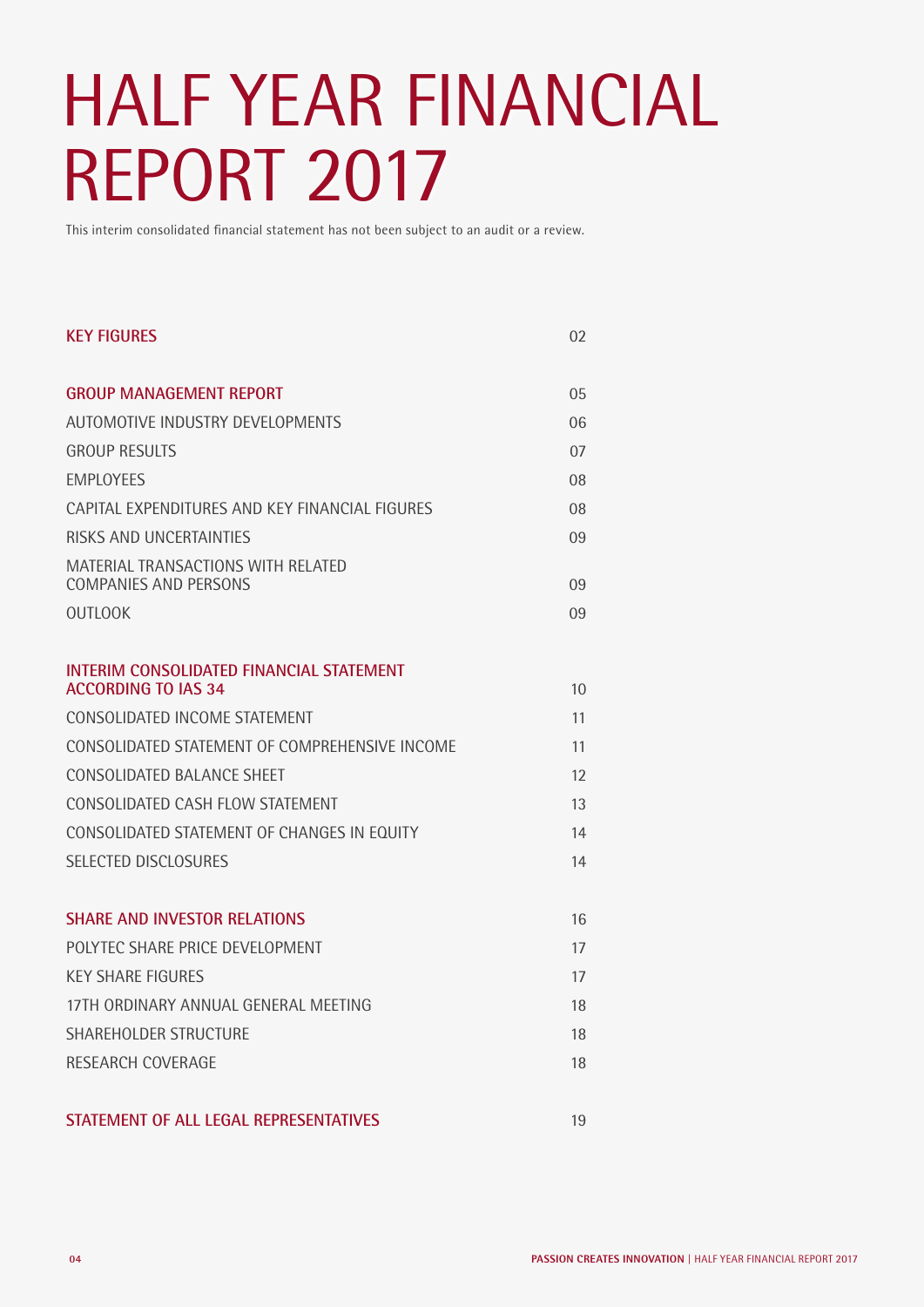# GROUP MANAGEMENT REPORT H1 2017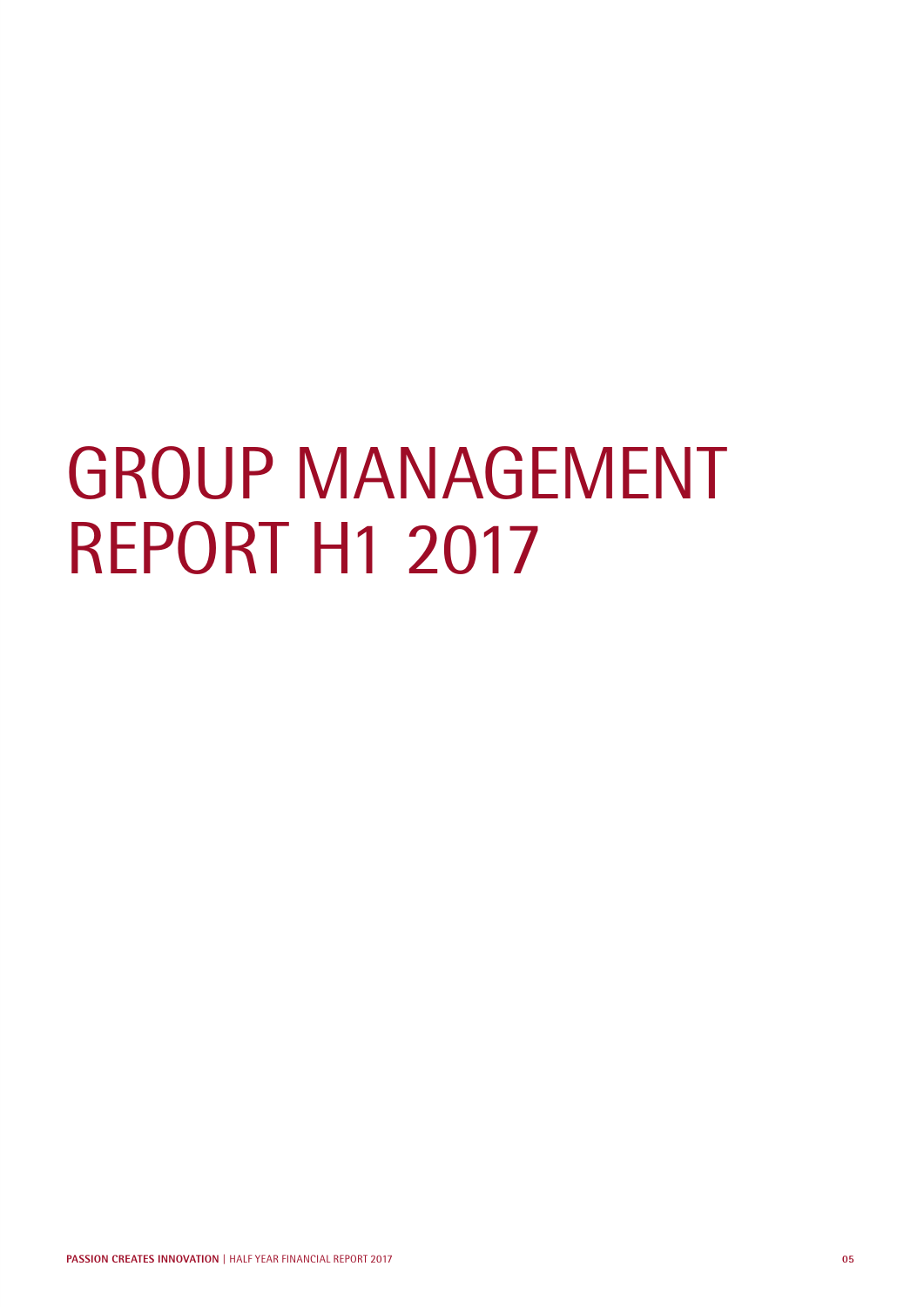## AUTOMOTIVE INDUSTRY DEVELOPMENTS

| In pieces      | H1 2017    | H <sub>2</sub> 2016 | Change   |
|----------------|------------|---------------------|----------|
| China          | 10,929,100 | 10,618,600          | 2.9%     |
| <b>USA</b>     | 8,401,700  | 8,598,300           | $-2.3\%$ |
| European Union | 8,210,900  | 7,844,300           | 4.7%     |
| Japan          | 2,346,600  | 2,132,700           | 10.0%    |
| India          | 1,530,900  | 1,420,300           | 7.8%     |
| <b>Brazil</b>  | 993,100    | 952,300             | $4.3\%$  |
| Russia         | 718,500    | 672,100             | 6.9%     |

#### REGISTRATIONS OF NEW CARS IN THE MAJOR INTERNATIONAL MARKETS

The worldwide car market continued to grow during the first half of 2017 and in absolute numerical terms China again led the global new registration statistic. However, as compared to the same period of last year it demonstrated only slight growth of around three per cent (H1 2016: 12.0%). The EU states showed healthy growth impetus with expansion of 4.7%, while the decline in sales of light vehicles (cars and light trucks) in the USA was prolonged. The Japanese market displayed double-digit growth. In spite of a

fall in sales in June 2017, overall the Indian market was at a record level. Moreover, the pleasing trend of past months was maintained in Russia and Brazil.

#### REGISTRATIONS OF NEW CARS IN THE EUROPEAN UNION

| In pieces             | H1 2017   | <b>Share</b> | H <sub>2</sub> 2016 | <b>Share</b> | <b>Change</b><br>(piece) |
|-----------------------|-----------|--------------|---------------------|--------------|--------------------------|
| Germany               | 1,787,000 | 21.8%        | 1,733,800           | 22.1%        | $3.1\%$                  |
| United Kingdom        | 1,401,800 | 17.1%        | 1,420,600           | 18.1%        | $-1.3%$                  |
| Italy                 | 1,136,300 | 13.8%        | 1,034,400           | 13.2%        | 8.9%                     |
| France                | 1,135,300 | 13.8%        | 1,102,400           | 14.1%        | $3.0\%$                  |
| Spain                 | 667,500   | 8.1%         | 623,200             | 7.9%         | $7.1\%$                  |
| Other EU countries    | 2,083,000 | 25.4%        | 1,929,900           | 24.6%        | 7.9%                     |
| <b>EUROPEAN UNION</b> | 8,210,900 | 100%         | 7,844,300           | 100%         | 4.7%                     |

New car registrations in the EU during the first half of 2017 were some 367,000 higher than in the same period of the preceding year. Italy demonstrated particularly strong growth and in terms of absolute figures remained slightly ahead of France. Conversely, although new car registrations in the UK during the first six months of 2017 were more than six per cent up on the 2016 figure, sales in the first halfyear as a whole were marginally lower.

As far as the registration of vehicles employing alternative drive technologies is concerned, no current data for the first half-year 2017 was available on the editorial closing date of this report at the beginning of August.

#### REGISTRATIONS OF NEW COMMERCIAL VEHICLES IN THE FUROPEAN UNION

| In pieces                                       | H1 2017   | <b>Share</b> | H <sub>2</sub> 2016 | <b>Share</b> | Change<br>(piece) |
|-------------------------------------------------|-----------|--------------|---------------------|--------------|-------------------|
| Light commercial vehicles $\leq$ =3.5 t         | 1,015,000 | 83.1%        | 969,700             | 82.7%        | $4.7\%$           |
| Medium commercial vehicles $>3.5$ t to $<=16$ t | 35,000    | 2.9%         | 35,000              | $3.0\%$      | $0.0\%$           |
| Heavy commercial vehicles >16 t                 | 151.900   | 12.4%        | 148,600             | $12.7\%$     | $2.2\%$           |
| Medium and heavy buses & coaches > 3.5 t        | 19,900    | $1.6\%$      | 19.200              | $1.6\%$      | 3.8%              |
| <b>EUROPEAN UNION</b>                           | 1,221,800 | 100%         | 1,172,500           | 100%         | $4.2\%$           |

New commercial vehicle registrations in the EU during the first half of 2017 increased by 4.2% to over 1.22 million units (H1 2016: 1.17 million). In the five most important markets, with 14.2% Spain showed by far the strong-

est expansion. Italy demonstrated growth of 8.7%, followed by France with 6,0% and Germany with 2.1%. The UK market failed to mirror this trend and during the first six months of the year was down by 2.7%.

Sources: German Automotive Industry Association (VDA), European Automobile Manufacturers Association (ACEA)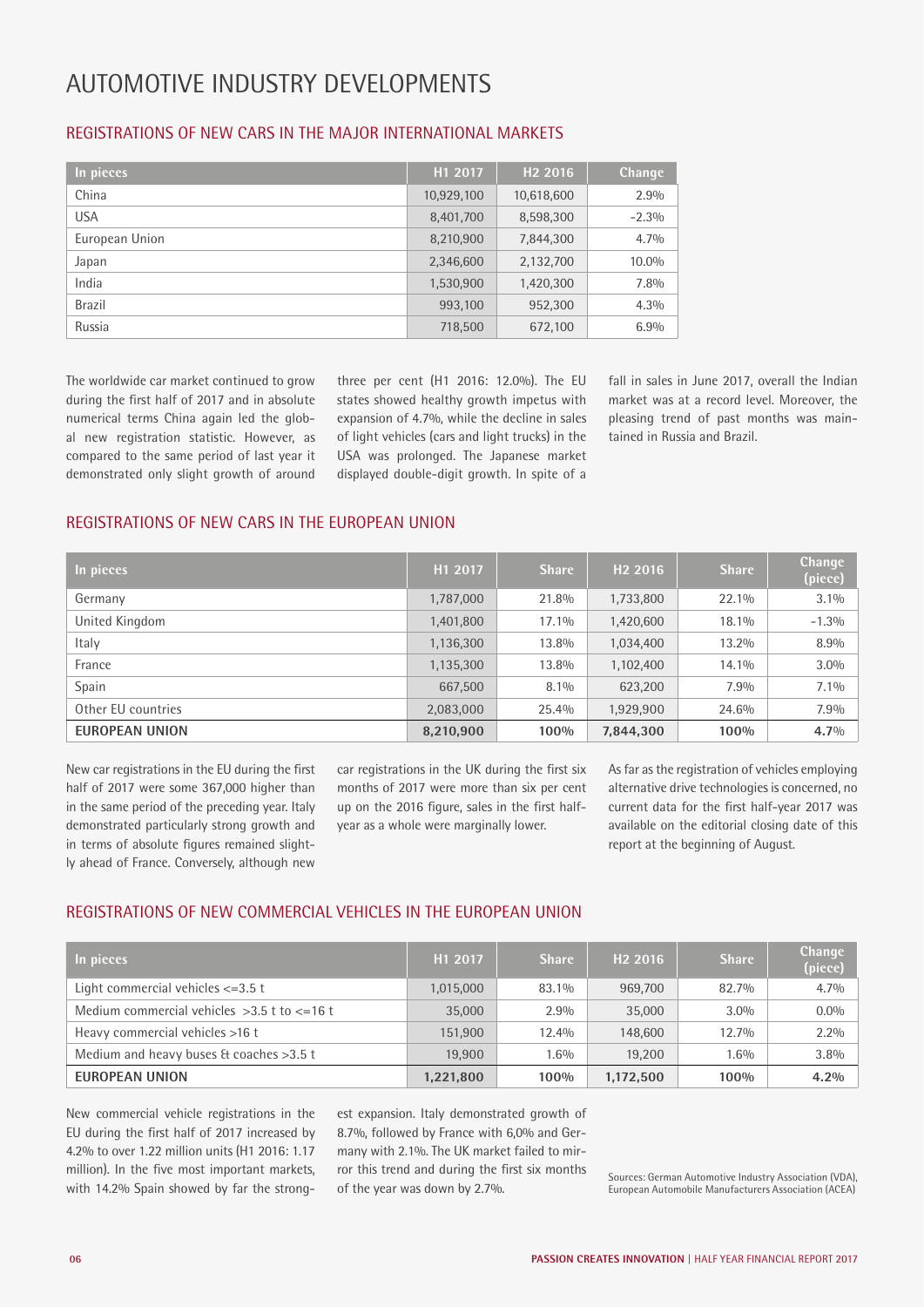## GROUP RESULTS

| In EUR m                     | 02 2017 | 02 2016 | Change         | H1 2017 | H <sub>1</sub> 2016 | Change         |
|------------------------------|---------|---------|----------------|---------|---------------------|----------------|
| <b>Sales</b>                 | 170.0   | 168.9   | $0.6\%$        | 348.3   | 326.3               | 6.7%           |
| EBITDA                       | 22.3    | 17.6    | 26.7%          | 45.1    | 33.0                | 36.6%          |
| EBIT                         | 15.4    | 10.9    | 41.2%          | 31.3    | 20.3                | 54.4%          |
| Earnings after tax           | 11.0    | 7.1     | 55.1%          | 22.6    | 13.0                | 74.2%          |
|                              |         |         |                |         |                     |                |
| EBITDA margin (EBITDA/sales) | 13.1%   | 10.4%   | $2.7\%$ points | 12.9%   | 10.1%               | $2.8\%$ points |
| EBIT margin (EBIT/sales)     | $9.1\%$ | $6.5\%$ | $2.6\%$ points | $9.0\%$ | $6.2\%$             | 2.8% points    |
| Earnings per share (in EUR)  | 0.49    | 0.31    | 58.1%          | 1.01    | 0.57                | 77.2%          |

In the first six months of 2017, the consolidated sales of the POLYTEC GROUP rose by 6.7% to EUR 348.3 million (H1 2016: EUR 326.3 million). Revenues from parts and other sales from serial production, tooling and engineering were all higher than in the comparable half-year of 2016.

Group EBITDA in the first half of 2017 amounted to EUR 45.1 million, which represented growth of 36.6% and was therefore considerably above the level of the same period of the previous year (EUR 33.0 million). The EBITDA margin increased from 10.1% to 12.9% and in the first six months of 2017, POLYTEC GROUP EBIT was raised by 54.4% to EUR 31.3 million (H1 2016: EUR 20.3 million). The EBIT margin also improved by 2.8 percentage points to 9.0% (H1 2016: 6.2%).

The material ratio increased slightly by 0.4 percentage points to 47.8% (H1 2016: 47.4%). This was due mainly to an altered product mix in combination with a larger project volume and, to a lesser extent, higher raw material prices.

As compared to the same period of 2016, the personnel ratio was down by 2.6 percentage points to 31.3% (H1 2016: 33.9%). This fall resulted from an uncustomary, additional funding obligation of around EUR 2.9 million for a pension fund in the second quarter of the previous year, increased efficiency and a higher degree of automation, which reduced personnel expenses.

The financial result totalled minus EUR 1.3 million (H1 2016: minus EUR 2.5 million). The interest expense was reduced through the issue of new promissory note bonds. This is subject to markedly improved conditions and at the end of March 2017 was employed for the repayment of all the variable parts of the promissory note bonds from 2014. The group tax rate at the end of H1 2017 totalled 24.6%, which owing to a favourable country mix was 2.3 percentage points lower than in the first half of last year.

In the first six months of 2017, the POLYTEC GROUP generated a net profit of EUR 22.6 million, which was EUR 9.6 million, or 74.2%, higher than the comparable figure for 2016. Earnings per share rose from EUR 0.57 to EUR 1.01.

#### SALES BY MARKET AREAS

| In EUR m             | 02 2017 | <b>Share</b> | Q <sub>2</sub> 2016 | H1 2017 | <b>Share</b> | H <sub>1</sub> 2016 |
|----------------------|---------|--------------|---------------------|---------|--------------|---------------------|
| Passenger cars       | 110.2   | 64.8%        | 111.5               | 227.6   | 65.4%        | 215.0               |
| Commerical vehicles  | 42.1    | 24.8%        | 37.8                | 85.0    | 24.4%        | 74.2                |
| Non-automotive       | 17.7    | 10.4%        | 19.7                | 35.7    | 10.2%        | 37.1                |
| <b>POLYTEC GROUP</b> | 170.0   | 100%         | 168.9               | 348.3   | 100%         | 326.3               |

As compared to the same period of the previous year, sales in the passenger car market area, which with 65.4% represents the strongest area within the POLYTEC GROUP, were up by around 5.9% at EUR 227.6 million (H1 2016: EUR 215 million). Sales in the commercial vehicles market area (24.4%) during the period from January to June 2017 were also notably higher than in the same period of 2016, increasing by 14.6% to EUR 85.0 million. Sales in the non-automotive market area (10.2%) fell by 3.8% to EUR 35.7 million and were therefore slightly lower than in the successful, comparable period from January to June 2016.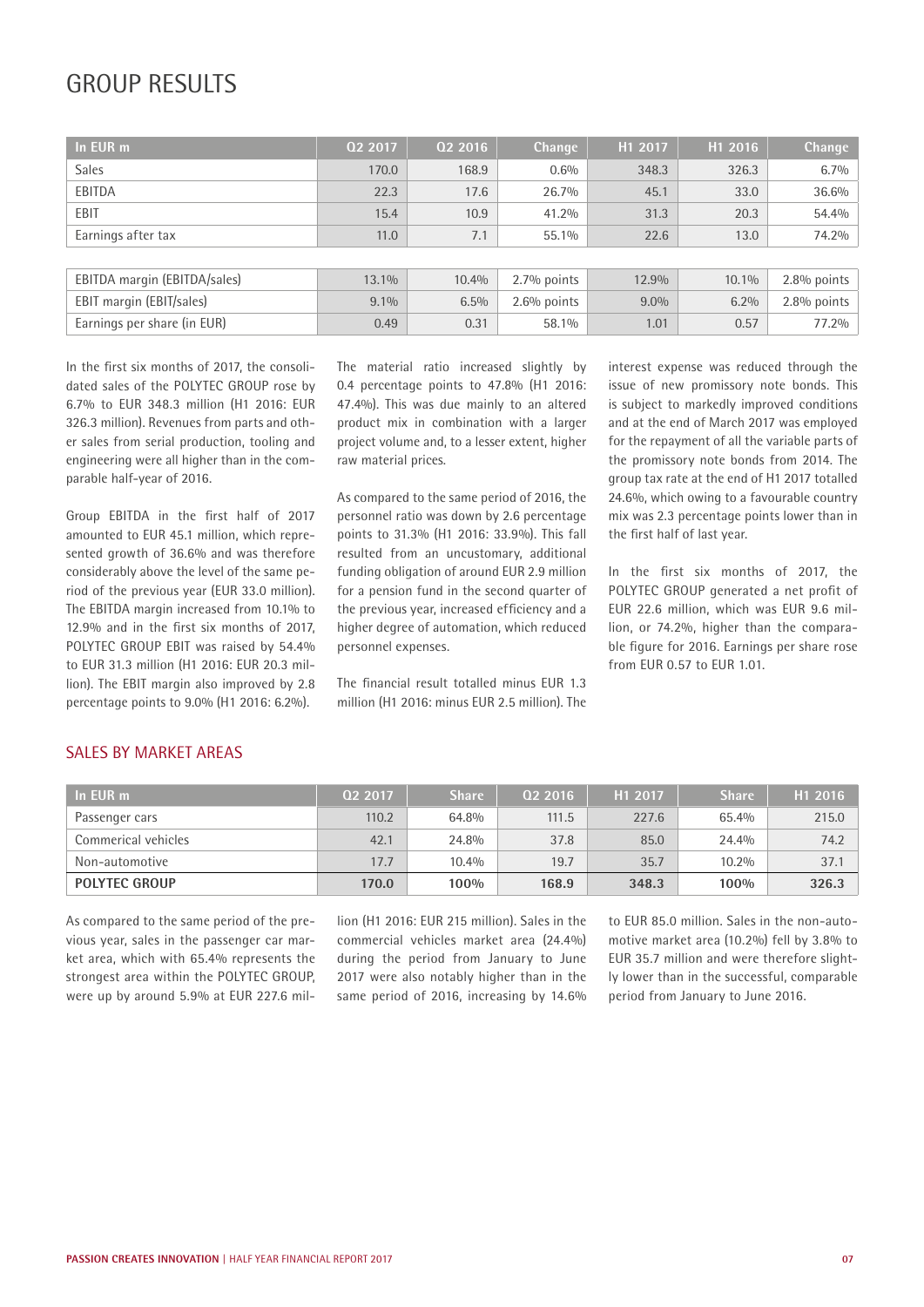#### SALES BY CATEGORY

| In EUR m                      | 02 2017 | <b>Share</b> | 02 2016 | H <sub>1</sub> 2017 | <b>Share</b> | H <sub>1</sub> 2016 |
|-------------------------------|---------|--------------|---------|---------------------|--------------|---------------------|
| Parts and other sales         | 152.3   | 89.6%        | 155.9   | 312.8               | 89.8%        | 302.3               |
| Tooling and engineering sales | 17.7    | $10.4\%$     | 13.0    | 35.5                | 10.2%        | 24.0                |
| <b>POLYTEC GROUP</b>          | 170.0   | 100%         | 168.9   | 348.3               | 100%         | 326.3               |

Tooling and engineering sales are subject to cyclical fluctuations and in the first half of 2017 they increased markedly by 67.6%, or EUR 11.5 million, over the same period in the preceding year. This was due to the fact that in 2016 delays occurred to the progress of various projects at individual large customers.

In the second quarter of 2017, revenues from parts and other sales amounted to EUR 152.3 million but were lower than in

the first quarter of 2017 at EUR 160.5 million. However, in total the serial production sales during the first half-year 2017 were 3.5% up on the 2016 figure.

#### SALES BY REGION

| In EUR m             | 02 2017 | <b>Share</b> | 02 2016 | H1 2017 | 'Share  | H1 2016 |
|----------------------|---------|--------------|---------|---------|---------|---------|
| Austria              | 5.0     | 2.9%         | 4.5     | 10.9    | $3.1\%$ | 9.5     |
| Germany              | 95.8    | 56.4%        | 90.8    | 193.9   | 55.7%   | 176.5   |
| Other EU countries   | 59.1    | 34.8%        | 64.1    | 121.7   | 34.9%   | 122.7   |
| Other countries      | 10.1    | $5.9\%$      | 9.5     | 21.8    | $6.3\%$ | 17.6    |
| <b>POLYTEC GROUP</b> | 170.0   | 100%         | 168.9   | 348.3   | 100%    | 326.3   |

#### EMPLOYEES

| Full-time equivalents of employees incl. | End of period |            |        |         | Average period |        |
|------------------------------------------|---------------|------------|--------|---------|----------------|--------|
| leasing personnel (FTE)                  | 30.06.2017    | 30.06.2016 | Change | H1 2017 | H1 2016        | Change |
| Austria                                  | 531           | 578        | $-47$  | 525     | 563            | $-38$  |
| Germany                                  | 2,231         | 2,237      | $-6$   | 2,195   | 2,245          | $-50$  |
| Other EU countries                       | .617          | 1,352      | 265    | 1,600   | 1,292          | 308    |
| Other countries                          | 184           | 176        | 8      | 180     | 169            |        |
| <b>POLYTEC GROUP</b>                     | 4,563         | 4,343      | 220    | 4,500   | 4,269          | 231    |

By the end of the first six months of 2017, group workforce numbers (including leasing personnel) had risen by 5.1%, or 220

employees. Personnel numbers in the highwage nations fell, but increased in the bestcost countries. This was due mainly to the acquisition in October 2016 of the POLYTEC Komló Kft. company in Hungary, which employs roughly 200 people.

## CAPITAL EXPENDITURES AND KEY FINANCIAL FIGURES

#### INVESTMENTS

| l In EUR m                     | $\setminus$ 02 2017 $\parallel$ | 022016 |      |     | <b>Change</b>   $H1\,2017$   $H1\,2016$ | Change   |
|--------------------------------|---------------------------------|--------|------|-----|-----------------------------------------|----------|
| Investments in tangible assets |                                 |        | 2.8% | 14. | 18.8                                    | $-25.0%$ |

Additions to tangible assets in the first half of 2017 amounted to EUR 14.1 million (H1 2016: 18.8 million). In particular investment focused on the Telford location in the English Midlands, where work commenced on a new painting plant, and on enlargements at the Chodová Planá plant in the Czech Republic.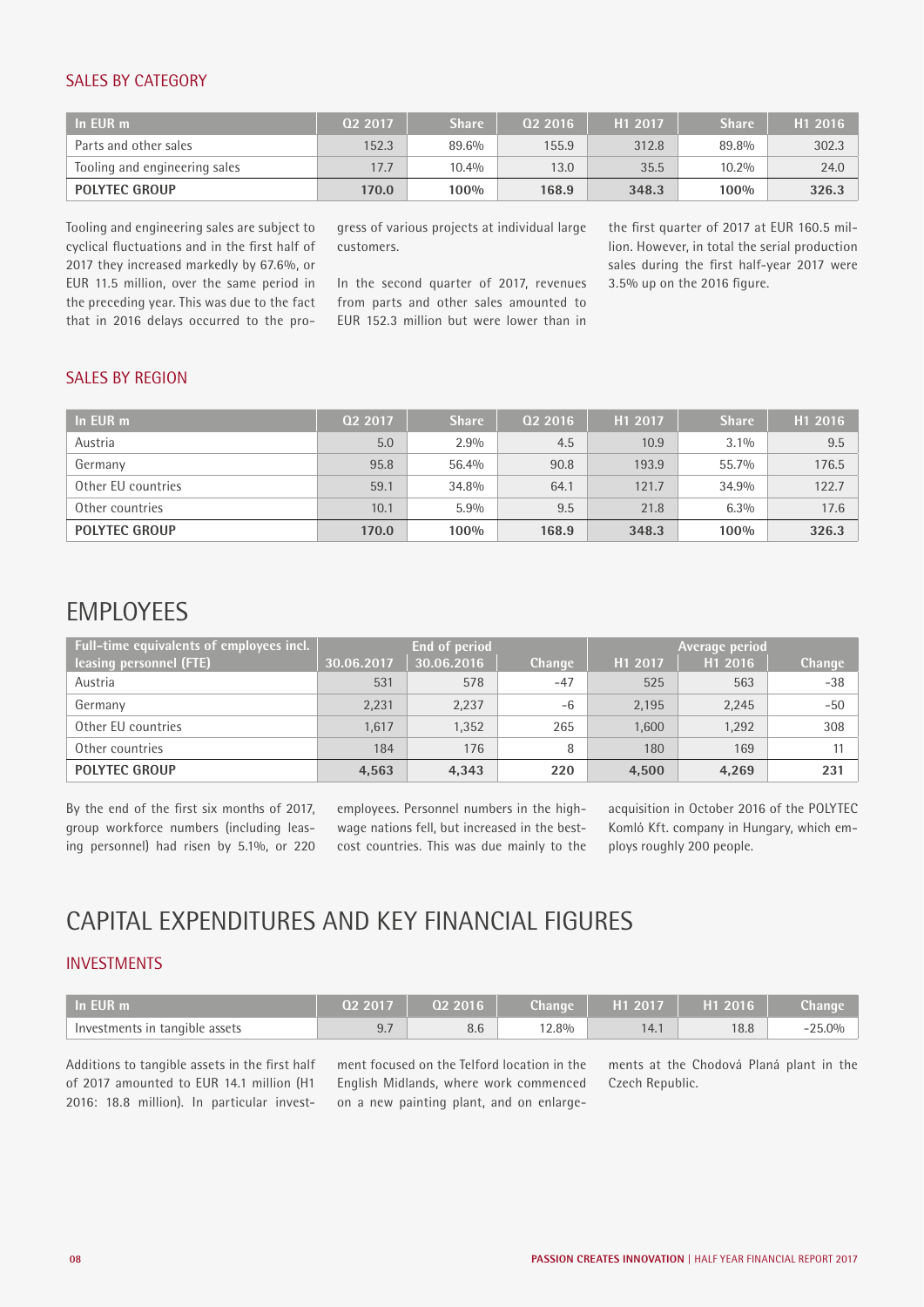#### KEY FINANCIALS

The key financial figures are presented together with the figures from the last balance sheet date of 31 December 2016 as follows:

|                                           | <b>Unit</b> | 30.06.2017 | 31.12.2016 |
|-------------------------------------------|-------------|------------|------------|
| Equity                                    | EUR m       | 202.5      | 189.9      |
| Equity ratio (Equity/balance sheet total) | 0/0         | 39.3       | 37.9       |
| Net working capital (NWC) <sup>1)</sup>   | EUR m       | 65.9       | 40.1       |
| NWC/sales                                 | 0/0         | 9.8        | 6.2        |
|                                           |             |            |            |
| Net debt $(+)/$ assets $(-)$              | EUR m       | 82.0       | 69.9       |
| Net debt/EBITDA                           |             | 0.90       | 0.87       |
| Gearing (Net debt/equity)                 |             | 0.40       | 0.37       |
| Capital employed                          | EUR m       | 303.4      | 276.2      |
| ROCE before tax (EBIT/Capital employed)   | 0/0         | 21.9       | 19.1       |

1) Net working capital = current assets less current liabilities

As compared to the December 31, 2016 balance sheet date, by the end of the first half of 2017, the group's total assets were up by EUR 14.1 million at EUR 515.5 million. In spite of a dividend payment at the end of May 2017 of around EUR 8.8 million (2016: EUR 6.6 million), the equity ratio rose by 1.4 percentage points to 39.3%. At EUR 82.0 million, net debt was EUR 12.1 million higher than on the December 31, 2016 balance sheet date, which was due largely to the dividend payment.

Owing to the increase in business volume and seasonal factors, at the end of the first half of 2017, net working capital had risen to EUR 65.9 million and was therefore EUR 25.8 million higher than on December 31, 2016.

At 0.90, the ratio of net debt to EBITDA key figure (which reflects the fictive duration of debt repayment) remained stable at the level of the December 31, 2016 balance sheet date. The gearing ratio stayed at a low level although it rose marginally from 0.37 to 0.40. ROCE (return on capital employed) in the first half of 2017 was 2.8 percentage points up on the ROCE for the 2016 financial year at 21.9% and was therefore well above the targeted figure of at least 15%.

#### RISKS AND UNCERTAINTIES

No significant effects upon the POLYTEC GROUP's operative business that could be attributed to the result of the BREXIT vote, or national or international developments were evident either prior to June 30, 2017 or the closing date of this report at the beginning of August 2017. Which other

possible risks and uncertainties, such as the alleged cartel agreements among the German automotive manufacturers emerged at the end of July 2017, might possibly have an influence in future upon the sales and earnings curve of the POLYTEC GROUP cannot be estimated at present.

As far as risk reporting is concerned, we would refer to the information included in section G.2 of the notes to the consolidated financial statements in the annual report  $for 2016$ 

#### MATERIAL TRANSACTIONS WITH RELATED COMPANIES AND PERSONS

As compared to December 31, 2016, there were no material changes regarding business dealings with related companies and persons and therefore reference should be made to

the notes to the consolidated financial statements of POLYTEC Holding AG as at December 31, 2016.

## OUTLOOK

Based on the assumption of a stable economic situation and positive business development among all its major customers, at a minimum

the POLYTEC GROUP executive management foresees slight growth in both group sales and operating results in the 2017 financial year.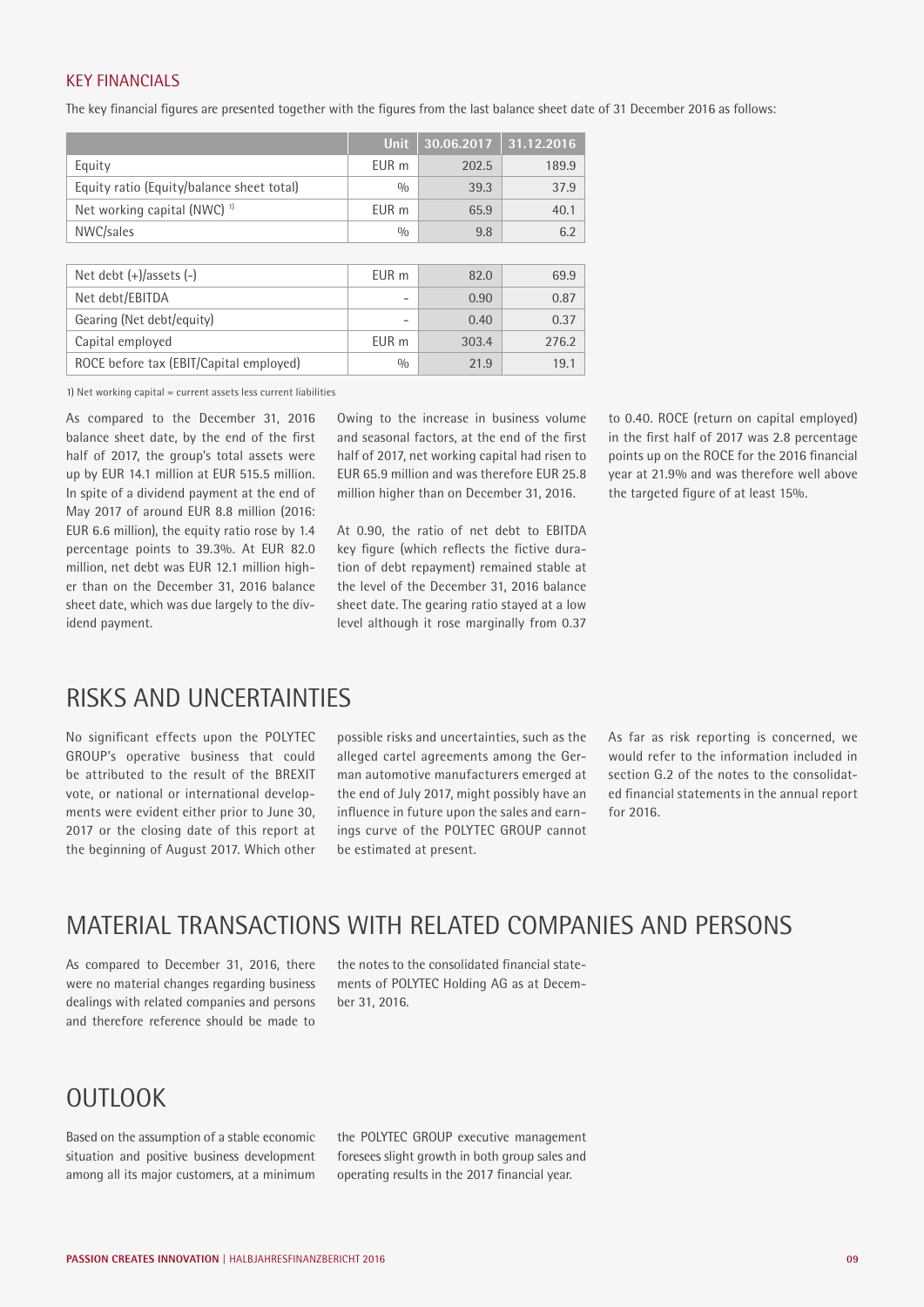# INTERIM CONSOLIDATED FINANCIAL STATEMENT ACCORDING TO IAS 34

This interim consolidated financial statement has not been subject to an audit or a review.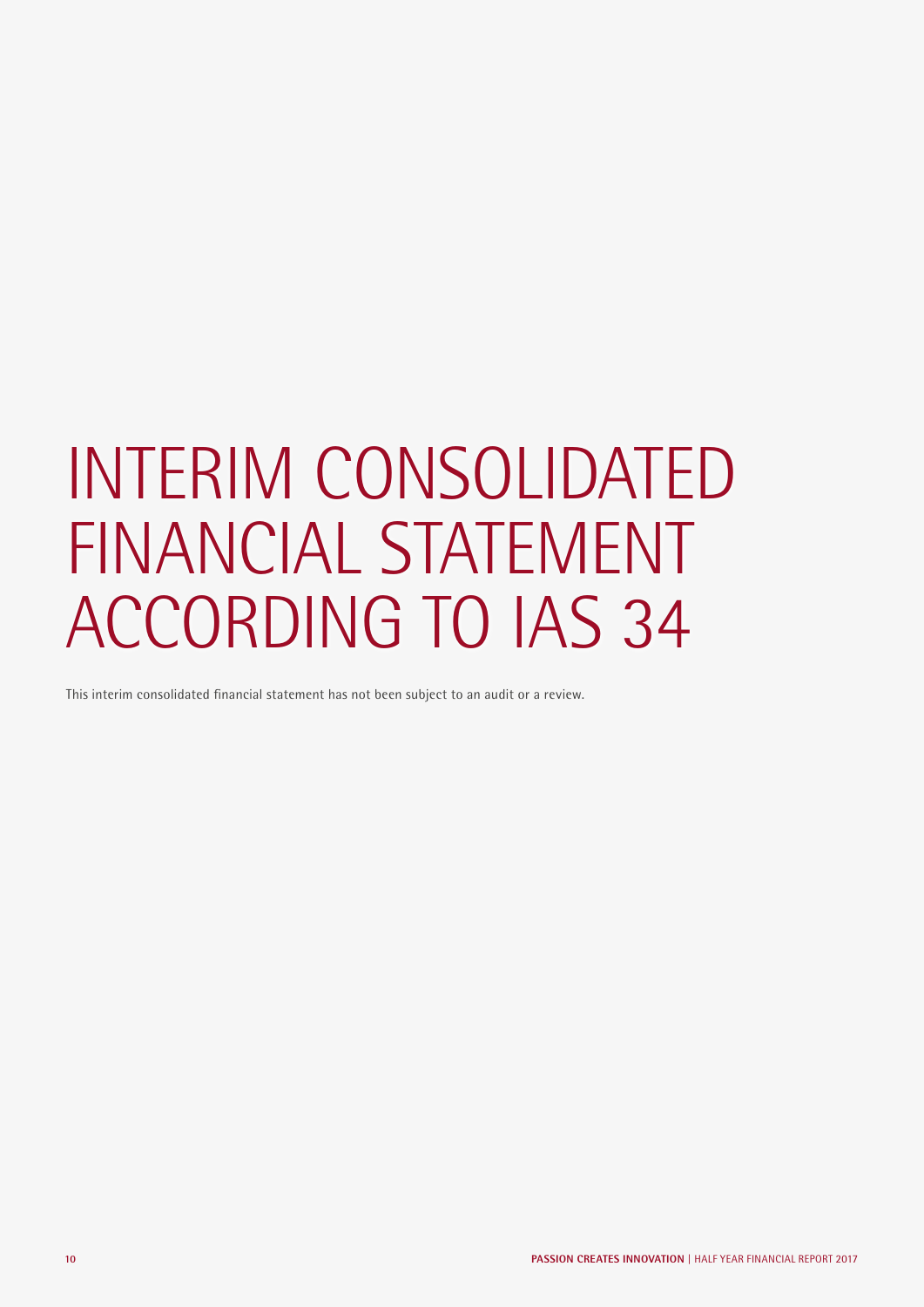## CONSOLIDATED INCOME STATEMENT

for the period from 1 January to 30 June 2017 and the period from 1 April to 30 June 2017 compared to the figures from the previous year

| In EUR k                                                     | H1<br>$01.01. - 30.06.$ |                          | Q <sub>2</sub><br>$01.04. - 30.06.$ |               |
|--------------------------------------------------------------|-------------------------|--------------------------|-------------------------------------|---------------|
|                                                              | 2017                    | 2016                     | 2017                                | 2016          |
| Net sales                                                    | 348,267                 | 326,279                  | 169,999                             | 168,912       |
| Other operating income                                       | 2,392                   | 2,035                    | 1,548                               | 1,099         |
| Changes in inventory of finished and unfinished goods        | 2,829                   | $-21$                    | 910                                 | $-954$        |
| Own work capitalised                                         | 606                     | 897                      | 278                                 | 404           |
| Expenses for materials and services received                 | $-169, 143$             | $-154,613$               | $-81,813$                           | $-79,658$     |
| Personnel expenses                                           | $-109,921$              | $-110,709$ <sup>1)</sup> | $-54,364$                           | $-56,455^{1}$ |
| Other operating expenses                                     | $-29,938$               | $-30,853^{1}$            | $-14,277$                           | $-15,805^{1}$ |
| Result from companies accounted for using the equity method  | $\overline{0}$          | 105                      | $\overline{0}$                      | 39            |
| Earnings before interest, taxes and depreciation (EBITDA)    | 45,091                  | 33,018                   | 22,280                              | 17,580        |
| Depreciation                                                 | $-13,757$               | $-12,726$                | $-6,851$                            | $-6,651$      |
| Earnings before interest and taxes = operating result (EBIT) | 31,334                  | 20,291                   | 15,429                              | 10,929        |
| Interest result                                              | $-1,502$                | $-1,962$                 | $-525$                              | $-943$        |
| Other financial result                                       | 162                     | $-547$                   | $-6$                                | $-202$        |
| <b>Financial result</b>                                      | $-1,340$                | $-2,509$                 | $-531$                              | $-1,145$      |
| Earnings before tax                                          | 29,994                  | 17,783                   | 14,898                              | 9,784         |
| Taxes on income                                              | $-7,371$                | $-4,792$                 | $-3,869$                            | $-2,672$      |
| Earnings after tax                                           | 22,624                  | 12,991                   | 11,030                              | 7,112         |
| thereof result of non-controlling interests                  | $-398$                  | $-377$                   | $-185$                              | $-196$        |
| thereof result of the parent company                         | 22,226                  | 12,613                   | 10,845                              | 6,916         |
|                                                              |                         |                          |                                     |               |
| Earnings per share in EUR                                    | 1.01                    | 0.57                     | 0.49                                | 0.31          |

1) Previous year adjusted: the expenses for leasing personnel disclosed under other operating expenses were reclassified as personnel expenses.

## CONSOLIDATED STATEMENT OF COMPREHENSIVE INCOME

| $\overline{01.01. - 30.06.2017}$<br>In EUR k | <b>Group</b> | <b>Non</b><br>controlling<br><b>interests</b> | <b>Total</b> |
|----------------------------------------------|--------------|-----------------------------------------------|--------------|
| Earnings after tax                           | 22,226       | 398                                           | 22,624       |
| Currency translations                        | $-1,221$     | $\Omega$                                      | $-1,221$     |
| Total comprehensive income                   | 21,004       | 398                                           | 21,402       |
|                                              |              |                                               |              |
|                                              |              |                                               |              |
| $01.01 - 30.06.2016$<br>In EUR k             | Group        | Non<br>controlling<br><b>interests</b>        | <b>Total</b> |
| Earnings after tax                           | 12,613       | 377                                           | 12,991       |
| Currency translations                        | $-1,561$     | $\mathbf 0$                                   | $-1,561$     |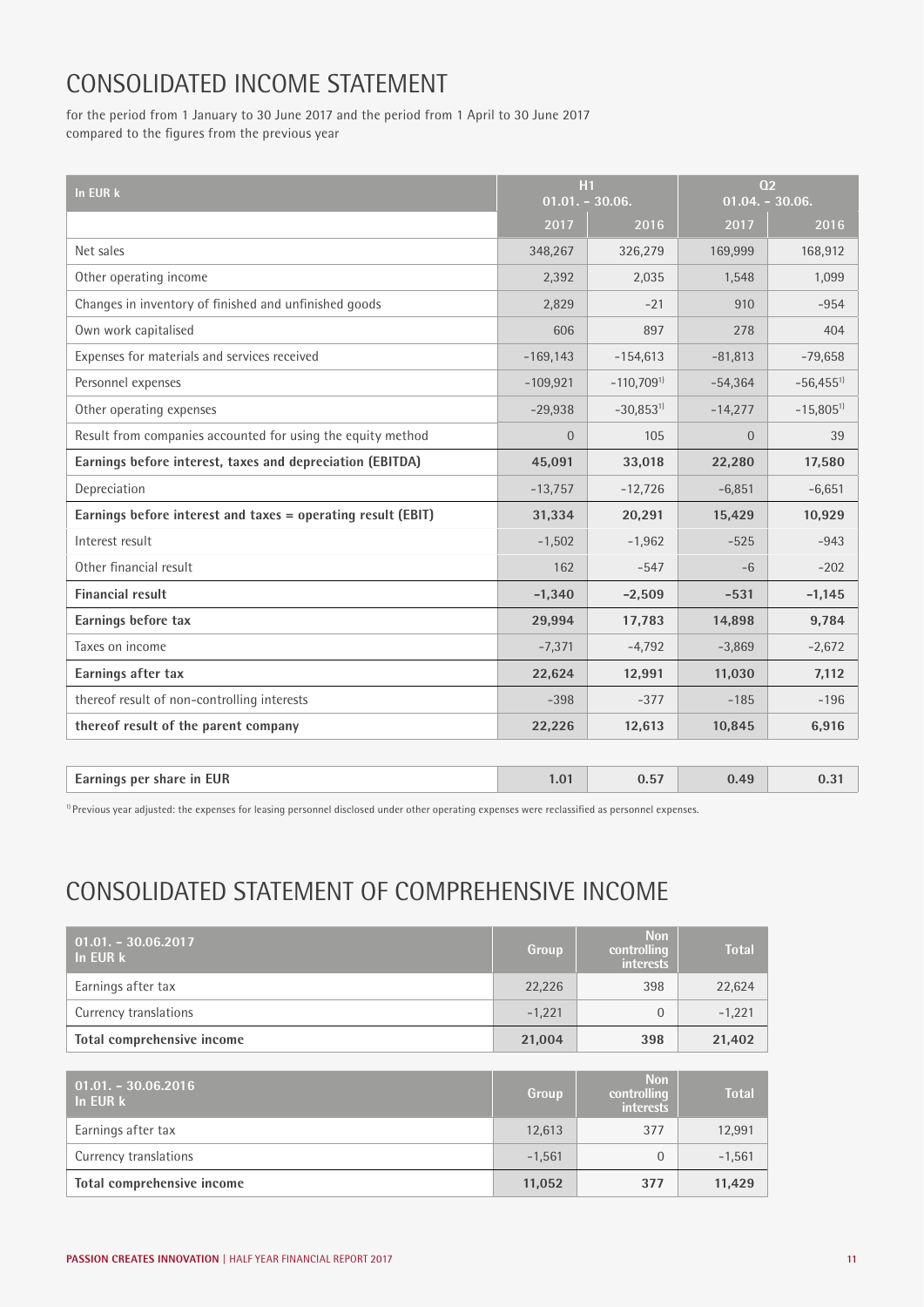## CONSOLIDATED BALANCE SHEET AS OF 30.06.2017

Compared to the figures from the balance sheet date as of 31 December 2016

|      | <b>ASSETS (in EUR k)</b>    | 30.06.2017 | 31.12.2016 |
|------|-----------------------------|------------|------------|
|      | A. Non-current assets:      |            |            |
| I.   | Intangible assets           | 2,362      | 2,368      |
| 11.  | Goodwill                    | 19,180     | 19,180     |
| III. | Tangible assets             | 224,093    | 224,192    |
| IV.  | Other non-current assets    | 126        | 126        |
| V.   | Other long-term receivables | 372        | 556        |
| VI.  | Deferred tax assets         | 10,062     | 12,254     |
|      |                             | 256,196    | 258,678    |

|      | <b>B.</b> Current assets:               |         |         |
|------|-----------------------------------------|---------|---------|
| I.   | Inventories                             | 59,512  | 55,834  |
| 11.  | Trade accounts receivable               | 65,641  | 49,791  |
| III. | Receivables from construction contracts | 43.381  | 35,862  |
| IV.  | Other current receivables               | 14,808  | 17,196  |
| V.   | Income tax receivables                  | 577     | 397     |
| VI.  | Current interest-bearing receivables    | 4,248   | 4,149   |
| VII. | Cash and cash equivalents               | 71,150  | 79,540  |
|      |                                         | 259,317 | 242,770 |
|      |                                         | 515,513 | 501,448 |

|      | <b>EQUITY AND LIABILITIES (in EUR k)</b> | 30.06.2017 | 31.12.2016 |
|------|------------------------------------------|------------|------------|
|      | A. Shareholder's equity:                 |            |            |
| Ι.   | Share capital                            | 22,330     | 22,330     |
| Ш.   | Capital reserves                         | 37,563     | 37,563     |
| III. | Treasury stock                           | $-1,855$   | $-1,855$   |
| IV.  | Retained earnings                        | 147,341    | 133,913    |
| V.   | Other reserves                           | $-9,538$   | $-8,316$   |
|      |                                          | 195,841    | 183,635    |
| VI.  | Non-controlling interests                | 6,687      | 6,289      |
|      |                                          | 202.528    | 189.924    |

|      | <b>B. Non-current liabilities:</b>        |         |         |
|------|-------------------------------------------|---------|---------|
|      | Non-current, interest-bearing liabilities | 133,408 | 128,837 |
| 11.  | Provision for deferred taxes              | 1.098   | 917     |
| III. | Provisions for personnel                  | 27,922  | 27,789  |
| IV.  | Other long-term liabilities               | 8.577   | 10,198  |
|      |                                           | 171,005 | 167,741 |

|      | C. Current liabilities:                 |         |         |
|------|-----------------------------------------|---------|---------|
| I.   | Current interest-bearing liabilities    | 23,994  | 24,795  |
| ΙΙ.  | Liabilities on income taxes             | 5,701   | 6,752   |
| III. | Trade accounts payable                  | 46,469  | 50,603  |
| IV.  | Liabilities from construction contracts | 3,319   | 1,597   |
| V.   | Other current liabilities               | 27,870  | 25,832  |
| VI.  | Current provisions                      | 34,628  | 34,204  |
|      |                                         | 141,980 | 143,783 |
|      |                                         | 515,513 | 501,448 |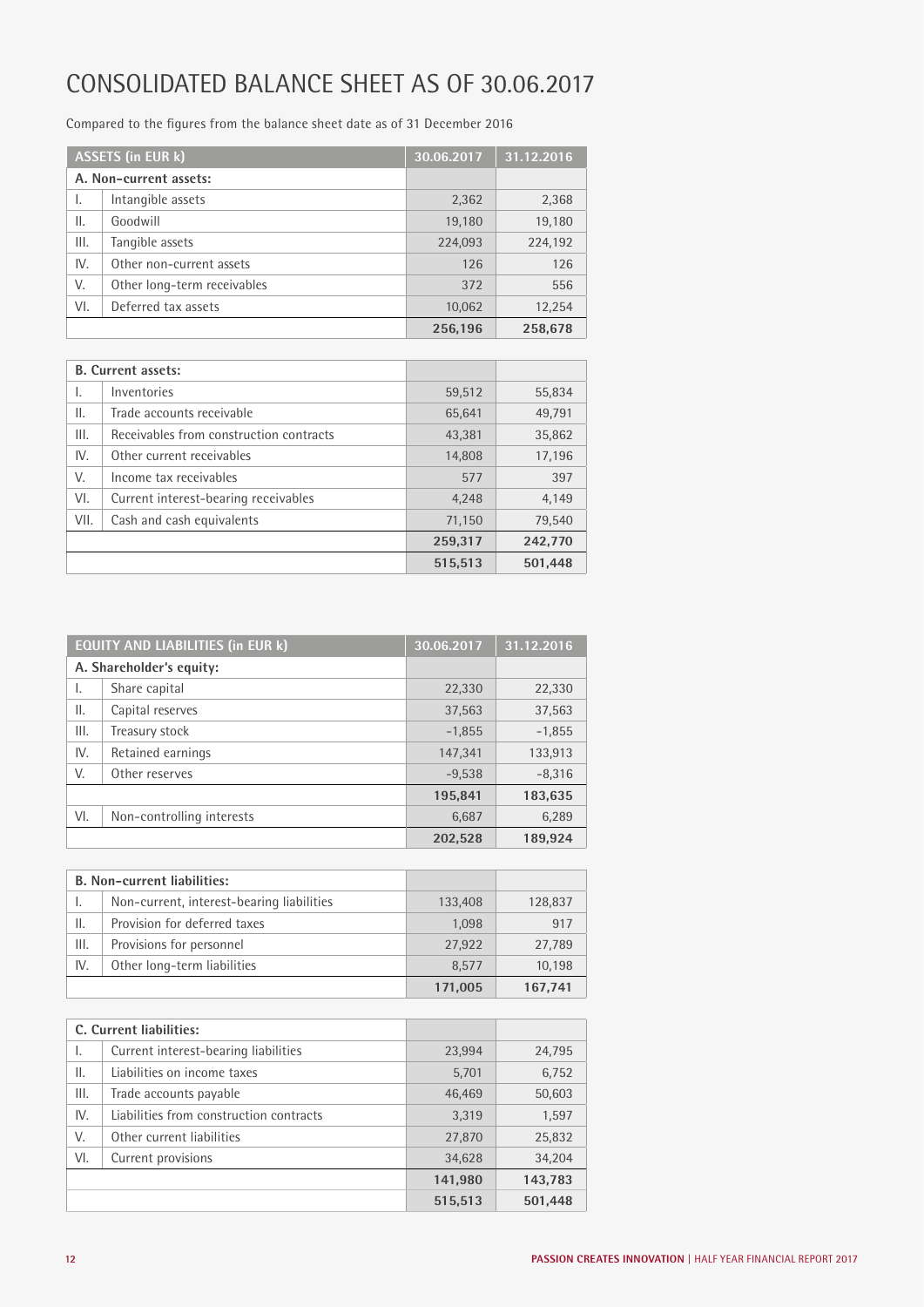## CONSOLIDATED CASH FLOW STATEMENT

for the periode from 1 January to 30 June 2017 compared to the figures from the previous period

|                                   | In EUR k                                                                           |           | $01.01. - 30.06.$ |
|-----------------------------------|------------------------------------------------------------------------------------|-----------|-------------------|
|                                   |                                                                                    | 2017      | 2016              |
|                                   | Earnings before tax                                                                | 29,994    | 17,783            |
| $\overline{\phantom{a}}$          | Income taxes                                                                       | $-6,188$  | $-1,984$          |
| $+(-)$                            | Depreciation (appreciation) of fixed assets                                        | 13,757    | 12,659            |
| $- (+)$                           | Result for companies accounted for at equity                                       | $\Omega$  | $-105$            |
| $+(-)$                            | Other non-cash expenses and earnings                                               | 33        | 697               |
| $+(-)$                            | Increase (decrease) in non-current provisions for employees                        | 133       | 358               |
| $- (+)$                           | Profit (loss) from asset disposals                                                 | $-224$    | $-71$             |
| $=$                               | Consolidated cash flow from earnings                                               | 37,505    | 29,338            |
| $-(+)$                            | Increase (decrease) in inventories                                                 | $-4,168$  | 315               |
| $- (+)$                           | Increase (decrease) in trade and other receivables                                 | $-21,540$ | $-14,467$         |
| $+(-)$                            | Increase (decrease) in trade and other payables                                    | 1,132     | 1,413             |
| $+(-)$                            | Increase (decrease) in provisions                                                  | $-1,150$  | 3,347             |
| $\quad =$                         | Consolidated cash flow from operating activities                                   | 11,779    | 19,947            |
|                                   |                                                                                    |           |                   |
| $\overline{\phantom{a}}$          | Investments in fixed assets                                                        | $-15,223$ | $-20,061$         |
|                                   | Investments in financial assets                                                    | $\Omega$  | $-13$             |
| $\begin{array}{c} + \end{array}$  | Payments from the disposal of intangible and tangible assets                       | 475       | 657               |
| $- (+)$                           | Increase (decrease) interest-bearing receivables and other non-current receivables | $-37$     | 8,928             |
| $=$                               | Consolidated cash flow from investing activities                                   | $-14,784$ | $-10,489$         |
|                                   |                                                                                    |           |                   |
| $\begin{array}{c} + \end{array}$  | Inflows from loan financing                                                        | 216       | 301               |
|                                   | Repayments of loan financing                                                       | $-2,725$  | $-2,953$          |
| $\overline{\phantom{a}}$          | Repayments of real estate loans                                                    | $-2,687$  | $-2,739$          |
| $\overline{\phantom{a}}$          | Outflows from financial leasing agreements                                         | $-786$    | $-5,500$          |
| $+(-)$                            | Changes in current financial liabilities                                           | 1,040     | 922               |
| $\begin{array}{c} + \end{array}$  | Refinancing promissory note bonds                                                  | 8,500     | $\boldsymbol{0}$  |
| $\overline{\phantom{0}}$          | Third party dividends                                                              | $-8,798$  | $-6,599$          |
| $=$                               | Consolidated cash flow from financing activities                                   | $-5,239$  | $-16,568$         |
|                                   |                                                                                    |           |                   |
| $+(-)$                            | Consolidated cash flow from operating activities                                   | 11,779    | 19,947            |
| $+(-)$                            | Consolidated cash flow from investing activities                                   | $-14,784$ | $-10,489$         |
| $+(-)$                            | Consolidated cash flow from financing activities                                   | $-5,239$  | $-16,568$         |
| $\hspace{1.5cm} = \hspace{1.5cm}$ | Changes in cash and cash equivalents                                               | $-8,245$  | $-7,109$          |
|                                   |                                                                                    |           |                   |
| $+(-)$                            | Effect from currency translations                                                  | $-146$    | 72                |
| $\begin{array}{c} + \end{array}$  | Opening balance of cash and cash equivalents                                       | 79,540    | 57,683            |
| $=$                               | Closing balance of cash and cash equivalents                                       | 71,150    | 50,647            |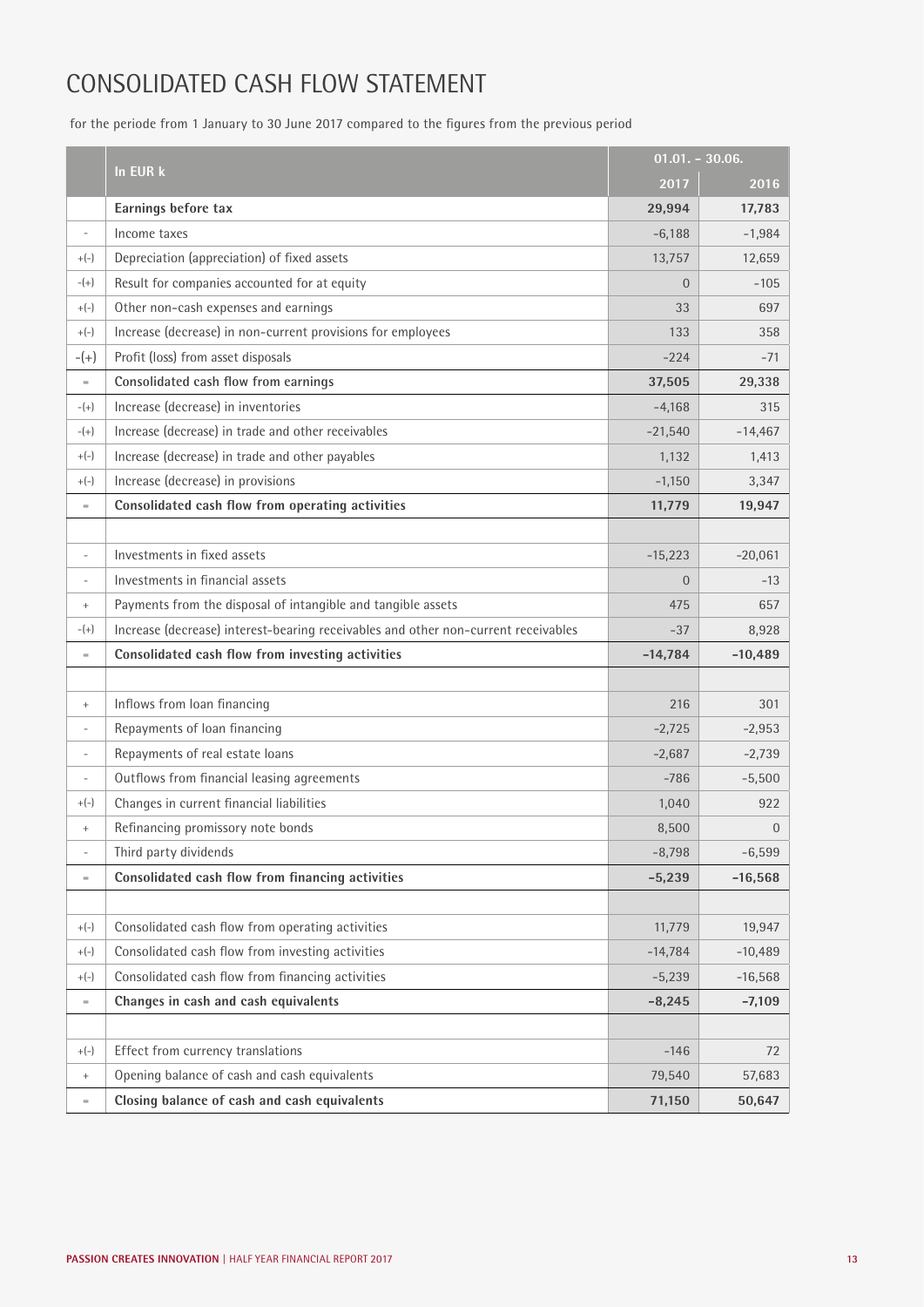## CONSOLIDATED STATEMENT OF CHANGES IN EQUITY

| In EUR k                          | <b>Share</b><br>capital | <b>Capital</b><br>reserves | <b>Treasury</b><br>stock | <b>Retained</b><br>earnings | <b>Other</b><br>reserves | <b>Shares of</b><br><b>POLYTEC</b><br><b>Holding AG</b><br>stockholders | Non<br>controlling<br>interests | <b>Total</b> |
|-----------------------------------|-------------------------|----------------------------|--------------------------|-----------------------------|--------------------------|-------------------------------------------------------------------------|---------------------------------|--------------|
| Balance as of January 1, 2017     | 22,330                  | 37.563                     | $-1.855$                 | 133.913                     | $-8.317$                 | 183.635                                                                 | 6.289                           | 189.924      |
| Comprehensive income<br>after tax | $\Omega$                | $\overline{0}$             | $\overline{0}$           | 22,223                      | $\Omega$                 | 22,226                                                                  | 398                             | 22,624       |
| Other results after tax           | $\Omega$                | $\overline{0}$             | $\Omega$                 | $\overline{0}$              | $-1,221$                 | $-1.221$                                                                | $\overline{0}$                  | $-1,221$     |
| Dividend payments                 | $\Omega$                | $\overline{0}$             | $\overline{0}$           | $-8.798$                    | $\overline{0}$           | $-8.798$                                                                | $\overline{0}$                  | $-8,798$     |
| Balance as of June 30, 2017       | 22,330                  | 37,563                     | $-1.855$                 | 147.341                     | $-9.538$                 | 195.841                                                                 | 6.687                           | 202,528      |

| In EUR k                          | <b>Share</b><br>capital | Capital<br>reserves | <b>Treasury</b><br>stock | <b>Retained</b><br>earnings | <b>Other</b><br>reserves | <b>Shares of</b><br><b>POLYTEC</b><br><b>Holding AG</b><br>stockholders | <b>Non</b><br>controlling<br><b>interests</b> | <b>Total</b> |
|-----------------------------------|-------------------------|---------------------|--------------------------|-----------------------------|--------------------------|-------------------------------------------------------------------------|-----------------------------------------------|--------------|
| Balance as of January 1, 2016     | 22,330                  | 37,563              | $-1.855$                 | 104,217                     | $-5.345$                 | 156,910                                                                 | 6,015                                         | 162,925      |
| Comprehensive income<br>after tax | $\Omega$                | $\overline{0}$      | $\overline{0}$           | 12,613                      | $\mathbf{0}$             | 12,613                                                                  | 377                                           | 12,991       |
| Other results after tax           | $\Omega$                | $\overline{0}$      | $\Omega$                 | $\overline{0}$              | $-1,561$                 | $-1.561$                                                                | $\Omega$                                      | $-1,561$     |
| Dividend payments                 | $\Omega$                | $\overline{0}$      | $\overline{0}$           | $-6,599$                    | $\mathbf{0}$             | $-6.599$                                                                | $\overline{0}$                                | $-6,599$     |
| Balance as of June 30, 2016       | 22,330                  | 37,563              | $-1.855$                 | 110,231                     | $-6.906$                 | 161,363                                                                 | 6.392                                         | 167,756      |

## SELECTED DISCLOSURES

#### GENERAL INFORMATION

POLYTEC Holding AG (listed in the Commercial Registry of the City of Linz un-

der the number FN 197646 g) is an Austrian holding company, which together with its subsidiaries is mainly operating in the automotive and plastics industry.

#### ACCOUNTING AND EVALUATION METHODS

This interim report as of June 30, 2017 was compiled pursuant to the legal provisions of International Financial Reporting Standards (IFRS), and more specifically, in conformity with IAS 34 (interim reports). The same accounting and evaluation methods adopted on December 31, 2016 were applied to this report. This interim report does not include all information and data contained in the consolidated financial statements as of December 31, 2016 of POLYTEC Holding AG.

Please refer to the consolidated financial statements for more information.

Reclassification was undertaken in the consolidated income statement in order to enhance its informative value. The expenses for leasing personnel were transferred from the item "Other operating expenses" to "Personnel expenses". Above all, disclosure as personnel expense is correct owing to the fact that during operating procedures no dif-

ferentiation is made between company and leasing personnel in the POLYTEC GROUP's calculation and business analysis of the costs of manual labour (production wages). In addition, the effective employment of leasing personnel demands extensive human resource support and the use of suitable managerial instruments. Accordingly, disclosure in the consolidated income statement is in line with internal reporting. The figures for the preceding year were adjusted appropriately.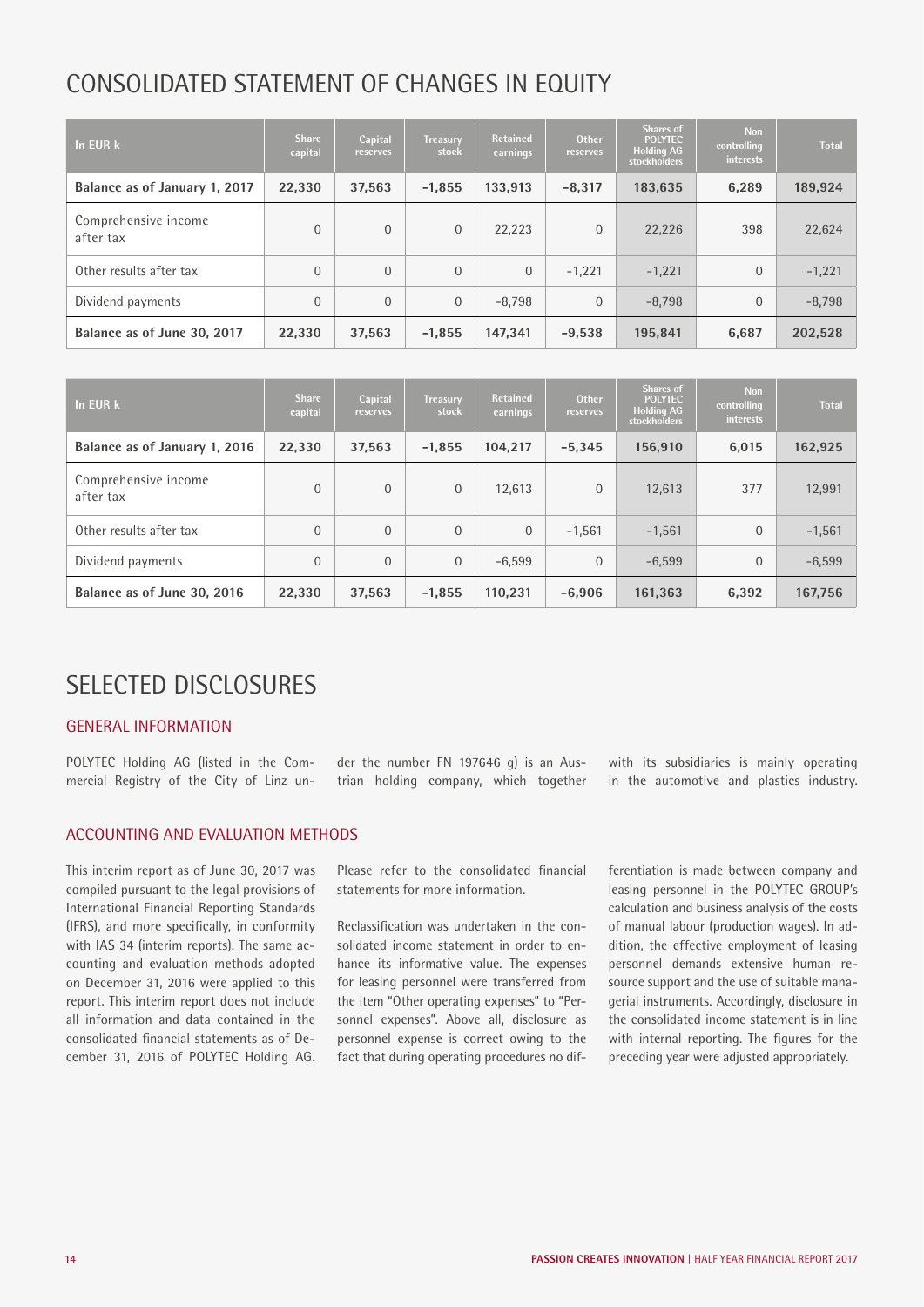#### SCOPE OF CONSOLIDATION

The consolidated financial statement includes all major Austrian and foreign companies, where POLYTEC Holding AG directly or indirectly holds a majority of voting rights.

Apart from the initial inclusion of POLYTEC ESTATES UK Ltd., between January 1, 2017 and June 30, 2017, the scope of consolidation remained unchanged. Consequently,

49 companies are now fully consolidated of which 38 are international.

#### ACQUISITIONS 2016

In the first half-year of 2017, there were no changes in the valuations related to acquisitions in 2016. For further information, reference should be made to the an-

#### EQUITY

At the 17th Annual General Meeting on May 22, 2017, a dividend of EUR 8.8 million (previous year EUR 6.6 million) was agreed unanimously and paid out on May 31, 2017. This corresponds with a dividend of EUR 0.40 per eligible share (previous year EUR 0.30).

nual report for 2016.

#### DEBT CAPITAL

On March 30, 2017, the entire variable percentage of the 2014 promissory note bonds amounting to EUR 36,500 k was repaid prematurely and refinanced with the issue of new promissory note bonds to the value of EUR 45,000 k. This was again issued in four instalments with terms of five and seven years and respective fixed and floating interest rates. The cancelled instalments were redeemed directly by the arranger of the new promissory note bonds, whereby POLYTEC Holding AG only received the mark-up sum.

#### MATERIAL TRANSACTIONS WITH RELATED COMPANIES AND PERSONS

There were no material changes regarding business transactions with companies and persons as compared to December 31, 2016 and therefore in this regard reference should be made to the notes contained in the consolidated financial statements of POLYTEC Holding AG as at December 31, 2016.

#### BUSINESS SEASONALITY

The quarterly reporting of POLYTEC GROUP's sales throughout one financial year strictly correlates to the car manufacturing operations of the Group's customers. For this reason, quarters in which customers normally close for works holidays generally have lower rates of sales turnover than quarters without such effects. In addition to this, sales from one quarter can also be influenced by the billing of large tooling or engineering projects.

#### SIGNIFICANT EVENTS AFTER THE REPORTING PERIOD

No significant events have occurred after June 30, 2017.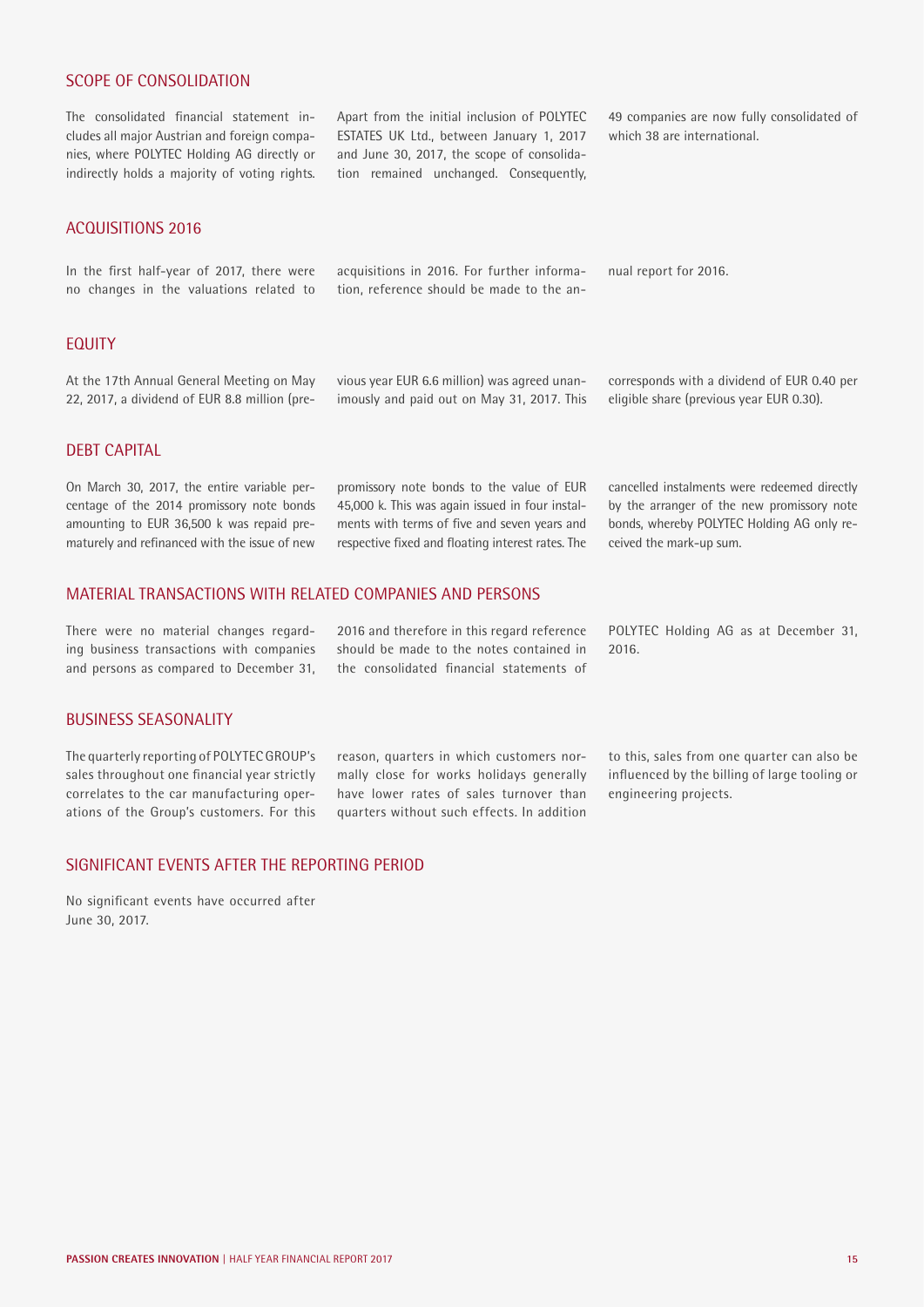# SHARE & INVESTOR RELATIONS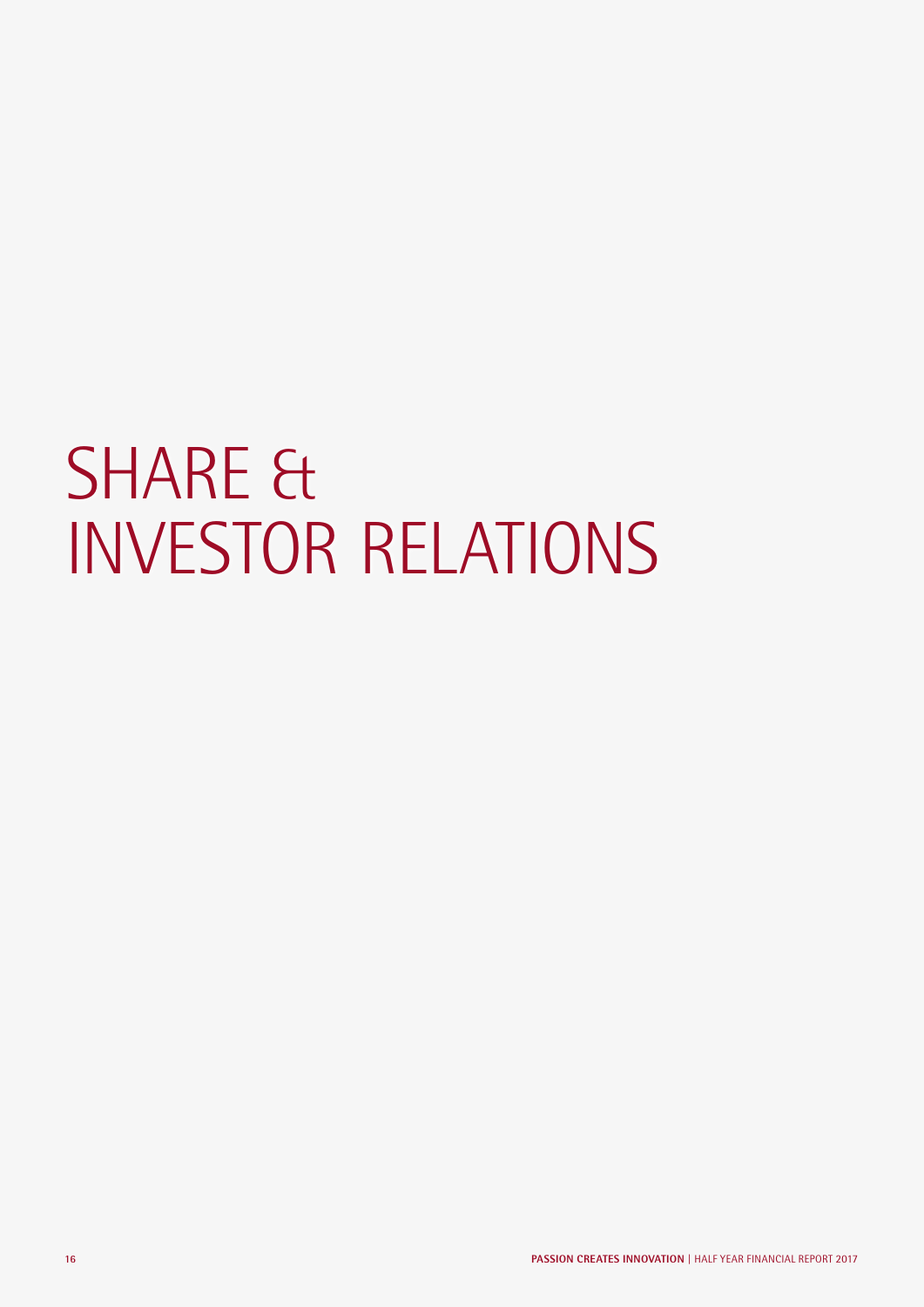## POLYTEC SHARE PRICE DEVELOPMENT



## KEY SHARE FIGURES

|                                          | <b>Unit</b> | H1 2017 | Change | H1 2016 | H1 2015 |
|------------------------------------------|-------------|---------|--------|---------|---------|
| Closing price last trading day of period | <b>EUR</b>  | 16.49   | 124.7% | 7.34    | 7.88    |
| Highest closing price during period      | <b>EUR</b>  | 18.38   | 124.4% | 8.19    | 8.45    |
| Lowest closing price during period       | <b>EUR</b>  | 10.40   | 56.4%  | 6.65    | 6.20    |
| Market capitalisation last day of period | EUR m       | 368.2   | 124.7% | 163.9   | 176.0   |
| Earings per share                        | <b>EUR</b>  | 1.01    | 77.2%  | 0.57    | 0.53    |

The POLYTEC share (ISIN: AT0000A00XX9) started the stock exchange year on January 2, 2017 at closing price EUR 10.40. This was the lowest closing price during the whole reporting period and even beyond. During the first six months of the year, the price of the share developed in an extremely positive manner and on June 30, 2017 it closed at EUR 16.49. The absolute increase in value of EUR 6.09 corresponded with performance of about 58.6%. In the Vienna Stock Exchange's performance rating list, which contains 73 titles, the POLYTEC share was ranked third. On the final stock exchange trading day of the

second quarter of 2017, market capitalisation amounted to EUR 368.2 million, which represented the 35th place among the 39 Viennese Prime Market stocks. On May 16, 2017, the closing price of the POLYTEC share reached a high for the period of EUR 18.38, which also represented the best final quotation since the IPO at the end of April 2006. In the first half of 2017, the STOXX® Europe 600 Automobile & Parts lost 2.5% of its value and closed on June 30 with a low for the period of 537.

In the first six months of 2017, money turnover relating to the POLYTEC share on the Vienna Stock Exchange involved roughly EUR 131.4 million (H1 2016: EUR 31.9 million) and share turnover of 9.2 million shares (H1 2016: 4.3 million). During the 123 trading days, an average of 74,432 POLYTEC shares were traded daily, as opposed to 35,308 in the preceding year. Both figures are based on double counting. Due to the publication of the preliminary results for the 2016 financial year, the highest trading level was reached on January 24, 2017, with 366,794 POLYTEC share contracts and on January 23, with 253,550, (double counting).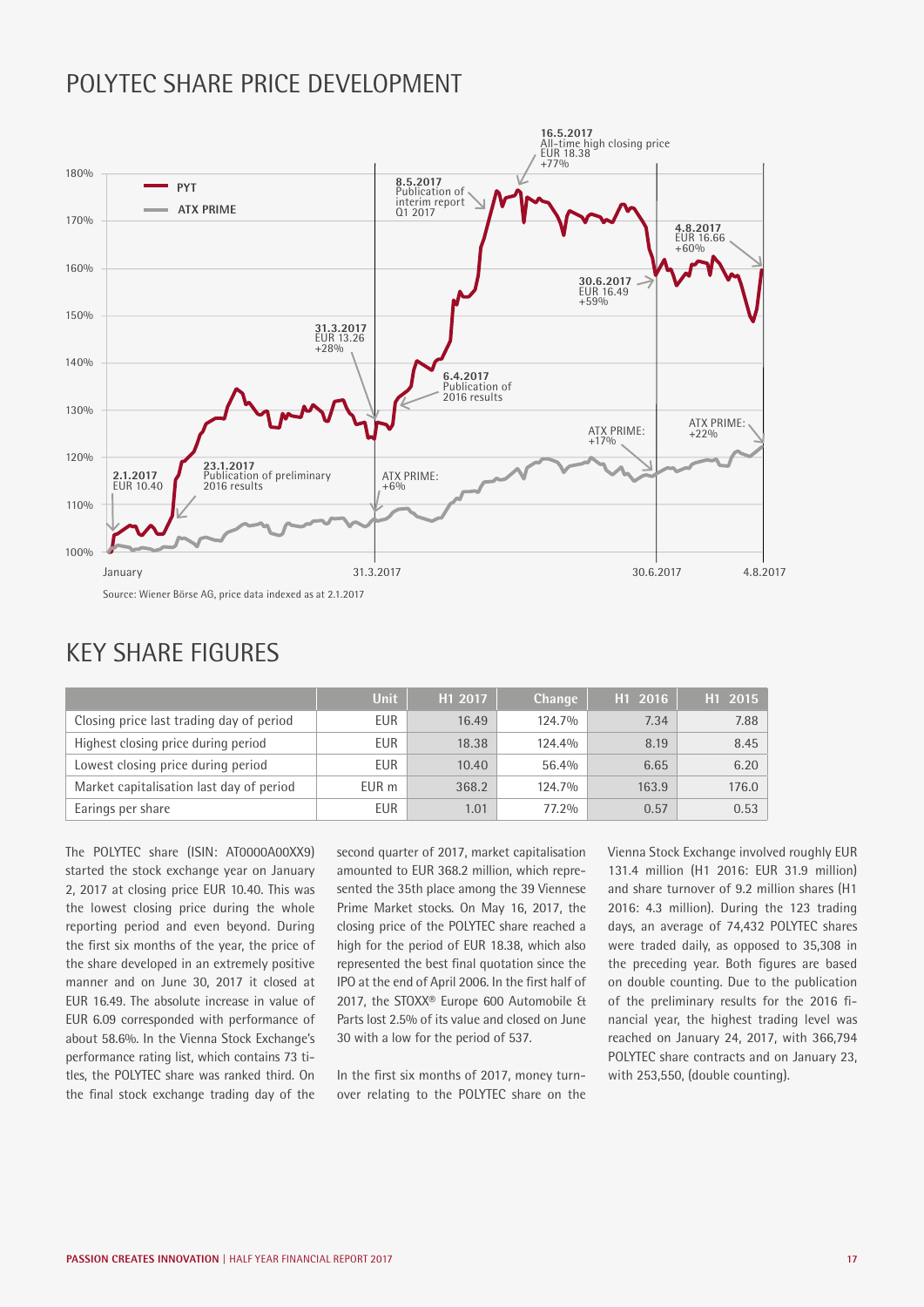## 17TH ORDINARY ANNUAL GENERAL MEETING ON 22 MAY 2017

The 17th Annual General Meeting of POLYTEC Holding AG took place on Monday, May 22, 2017 at group headquarters in Hörsching. The shareholders and shareholder representatives attending voted unanimously for the payment of a dividend for the 2016 financial year of 0.40 per eligible share, which corresponded with a total amount of about EUR 8.8 million.

All the members of the POLYTEC Holding AG

Board of Directors and Supervisory Board incumbent in 2016 were granted respective unanimous discharge. The resolution proposing that remuneration of EUR 98,750.00 be paid to the members of the Supervisory Board in the 2016 financial year was also passed unanimously.

The AGM elected KPMG Austria GmbH Wirtschaftsprüfungs- und Steuerberatungsgesellschaft, 4020 Linz, Austria as the auditors for the financial statements and the consolidated financial statements for the 2017 financial year.

The detailed voting results can be downloaded from the company website, www.polytec-group.com from the Investor Relations section under the heading Annual General Meeting.

### SHARFHOLDER STRUCTURE

As at the June 30, 2017 closing date, POLYTEC Holding AG's share capital remained unaltered at EUR 22.3 million divided into 22,329,585 bearer shares. On the reporting date, POLYTEC Holding AG held 334,041 treasury shares, which was an unchanged figure and represented roughly 1.5% of share capital. The Huemer Group continued to hold approximately 29.0% (16.0% Huemer Holding GmbH and 13.0% Huemer Invest GmbH) of POLYTEC Holding

AG share capital. On April 10, 2017, POLYTEC Holding AG received a notification that with effect from 7 April 2017, NN Group N.V., Amsterdam (Netherlands) had purchased all the shares of the Amsterdam-based Delta Lloyd N.V. (Netherlands) and its affiliated companies. Therefore, from April 7, 2017 onwards, the entire POLYTEC Holding AG shares held by Delta Lloyd N.V. and its affiliated companies are to be classified as being under NN Group N.V. ownership. According to own in-

formation, as at 7 April 2017 NN Group N.V. held 1,400,000 POLYTEC Holding AG shares, which represented or 6.27% of share capital. On April 11, 2017, POLYTEC Holding AG issued a notification to this effect in accordance with § 93 Para. 2 Austrian Stock Exchange Act.

As at the editorial closing date of this report at the beginning of August 2017, on the basis of the issued shares, the shareholder structure of POLYTEC Holding AG had the following form:



## RESEARCH COVERAGE

The financial institutions listed below publish reports on POLYTEC GROUP and the recommendations and price targets up to the editorial closing date of this report at the beginning of August 2017 were as shown in the table. The current recommendations and price targets can be called up from the company website at www.polytec-group.com in

| <b>Institute</b>                     | Recommendation | Latest price target |
|--------------------------------------|----------------|---------------------|
| <b>BAADER Helvea Equity Research</b> | <b>BUY</b>     | EUR 21.00           |
| <b>ERSTE Group Research</b>          | <b>HOLD</b>    | EUR 19.00           |
| M.M.Warburg Research                 | <b>BUY</b>     | EUR 21.00           |
| Raiffeisen CENTROBANK Research       | <b>HOLD</b>    | EUR 15.50           |

the Investor Relations, Share and Research section.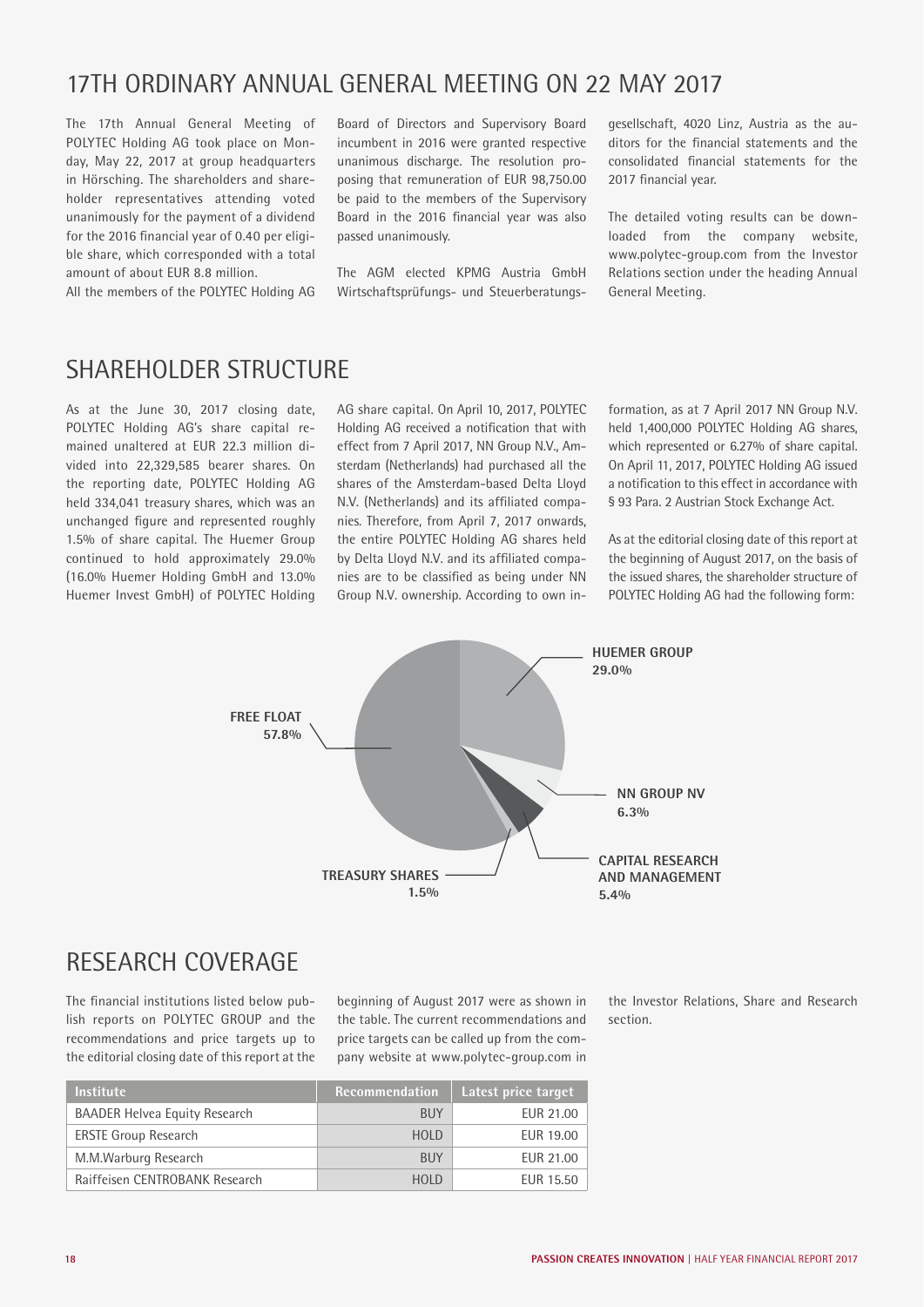## STATEMENT OF ALL LEGAL REPRESENTATIVES PURSUANT TO SECTION 87 PARA. 1 PT. 3 AUSTRIAN STOCK CORPORATION ACT

We confirm to the best of our knowledge that the condensed interim financial statements give a true and fair view of the assets, liabilities, financial position and profit or loss of the group as required by the applicable accounting standards and that the

group management report gives a true and fair view of important events that have occurred during the first six months of the financial year and their impact on the condensed interim financial statements, and of the principal risks and uncertainties for the

remaining six months of the financial year and of the major related party transactions to be disclosed.

This interim consolidated financial statement has not been subject to an audit or a review.

Hörsching, August 10, 2017

The Board of Directors of POLYTEC Holding AG

FRIEDRICH HUEMER CEO, Chairman of the Board of Directors

Responsibilities: M&A, Investment Management, Corporate Strategy, Corporate Communications, Legal Affairs

MARKUS HUEMER COO, Vice Chairman of the Board of Directors

Responsibilities: Business Development, Plants, Production, Purchasing, HR, IT

reddferio

ALICE GODDERIDGE CSO, Member of the Board of Directors

Responsibilities: Sales & Engineering (Sales, Marketing, Development)

*l Viwdwah*l

PETER HAIDENEK CFO, Member of the Board of Directors

Responsibilities: Finance, Controlling, Accounting, Investor Relations, Internal Audit